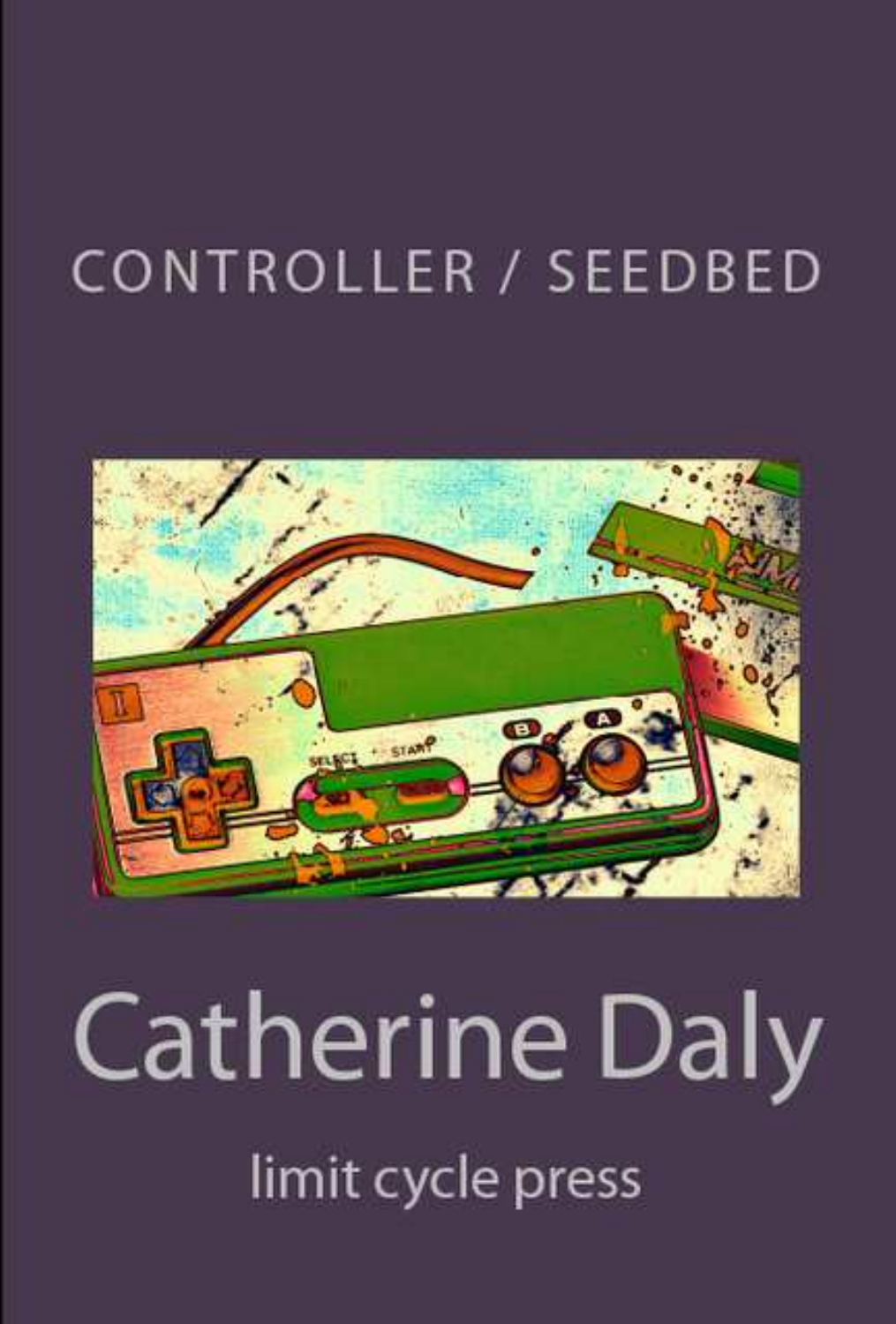### Catherine Daly

#### Controller / Seedbed

#### limit cycle press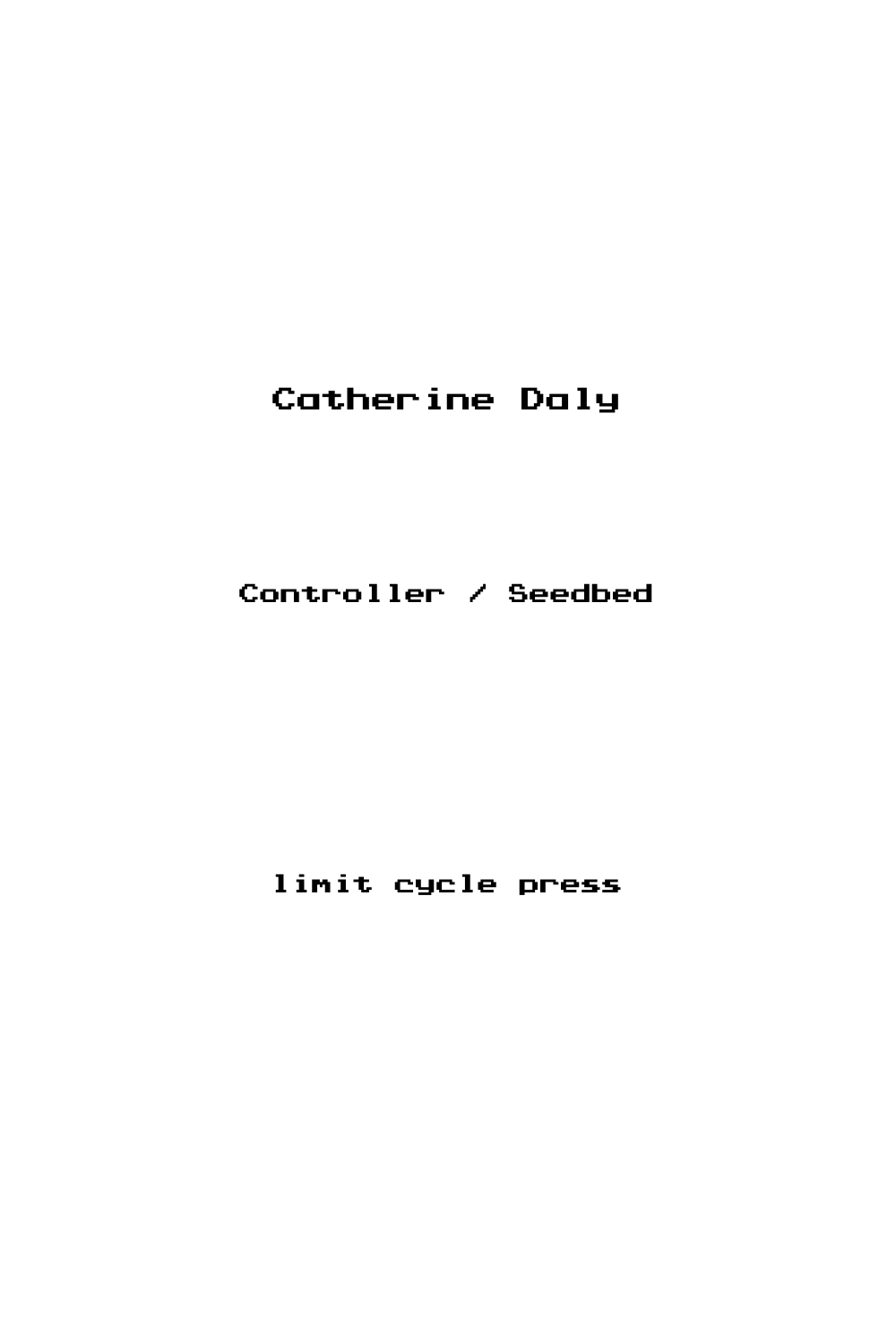Controller / Seedbed

 2014 Catherine Daly All Rights Reserved

limit cycle press Finland, 2014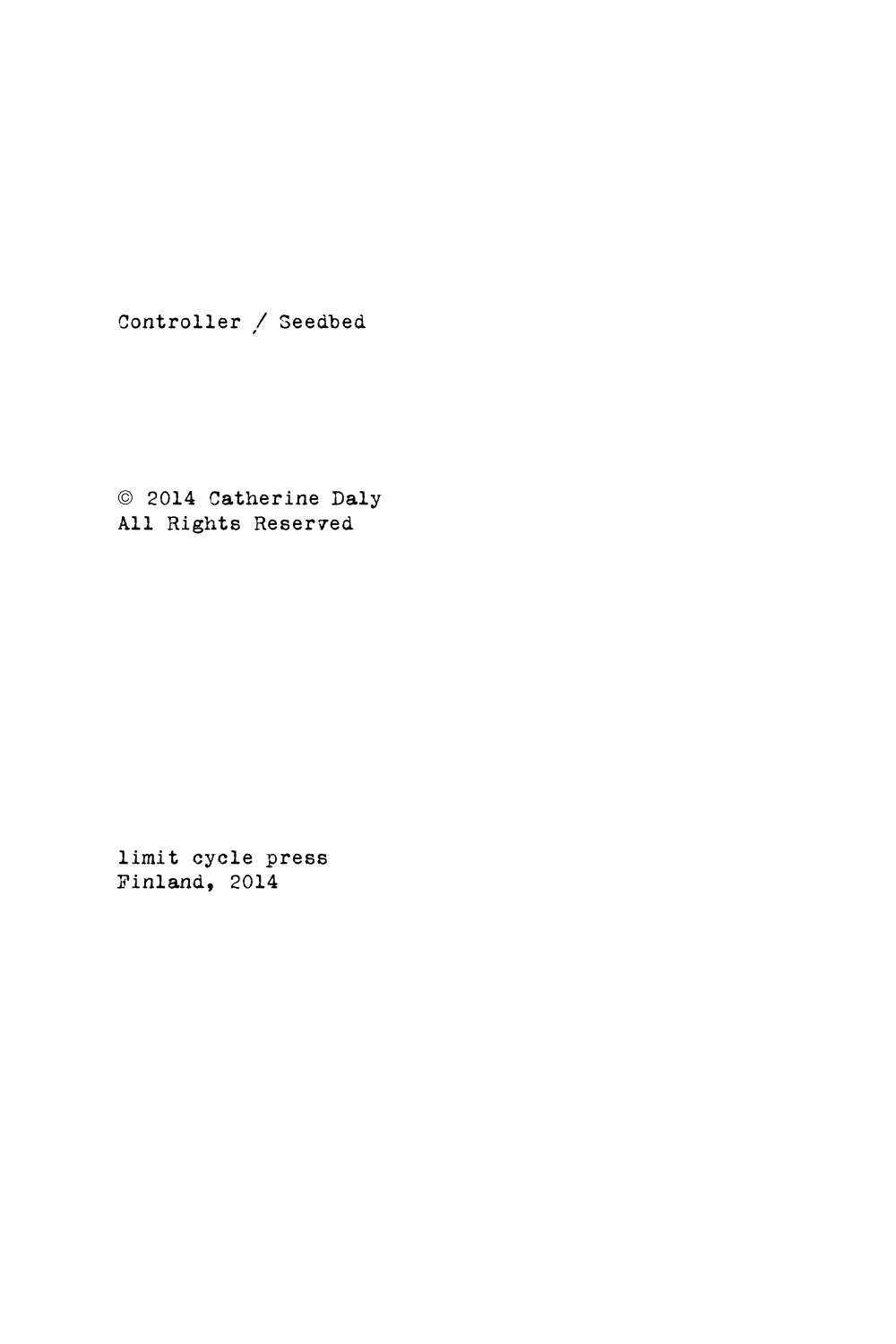## Catherine Daly

Controller / Seedbed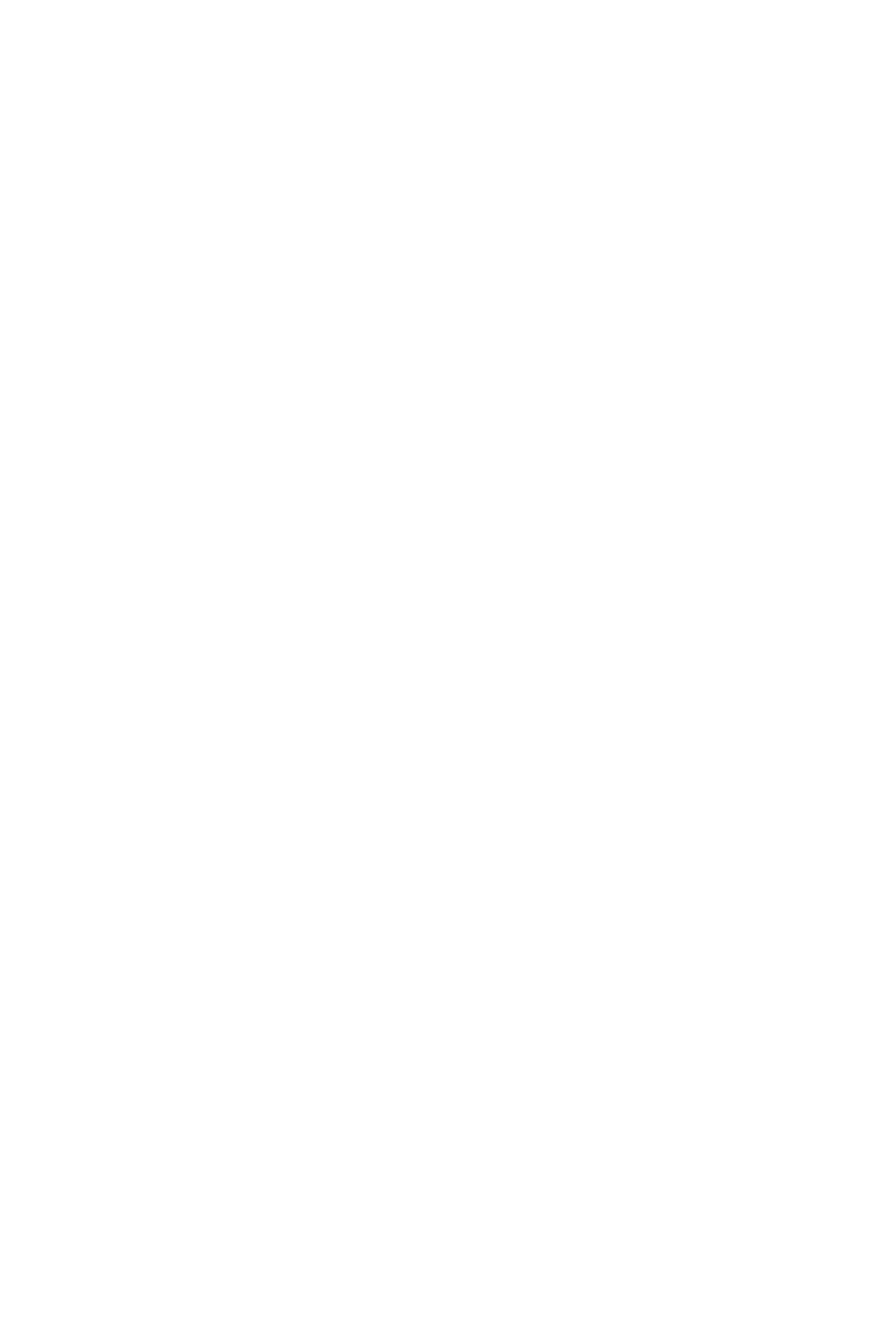|                                      | Controller / Seedbed        |              |                         |                |                         |          |                  |
|--------------------------------------|-----------------------------|--------------|-------------------------|----------------|-------------------------|----------|------------------|
| 1.                                   |                             |              |                         |                |                         |          |                  |
| as you                               | role                        | play         |                         |                |                         |          |                  |
|                                      | unlock characters<br>unload |              |                         |                |                         |          |                  |
| mix                                  | long<br>vicious<br>backhand | switch       | not in anger<br>natural | serve<br>power | my ex<br>my o<br>myopia | monogamy | gaming<br>gamine |
|                                      | simultaneous release        |              |                         |                |                         |          |                  |
| start to pause                       |                             | paw          |                         |                |                         |          |                  |
| $hit -$<br>slice                     | $loss -$                    | blue<br>envy |                         |                |                         |          |                  |
| ball<br>balls                        | control                     |              | stick                   |                | stick                   |          |                  |
| ba lls                               | ills<br>losses              |              | Turler<br>Turing        |                | bell<br>bells<br>bells  |          |                  |
| cancel self<br>make left<br>unhanded | be ill (perverse) sick      |              | sick                    |                |                         |          |                  |
| handle                               | move characters             | stage        |                         |                |                         |          |                  |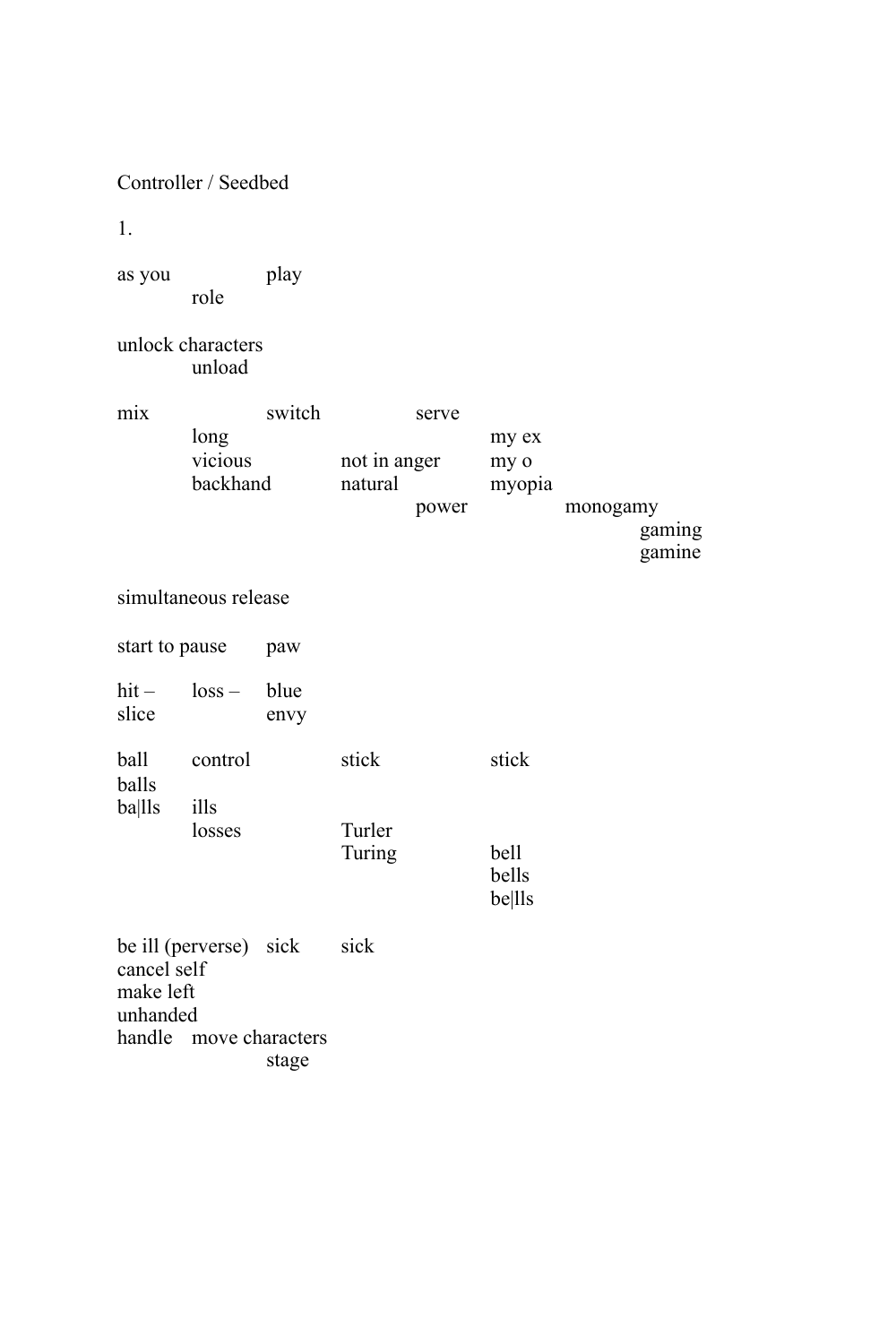| excite                                   | bi ke                               | Nike, goddess<br>of the shoe<br>fetish or at least the shoe<br>and shod<br>easily topple-able bi-<br>key, hinged switch<br>unlock |                                                     |                   |                                        |
|------------------------------------------|-------------------------------------|-----------------------------------------------------------------------------------------------------------------------------------|-----------------------------------------------------|-------------------|----------------------------------------|
| rev<br>rrrr                              | you have a motor<br>revise<br>shoom | we used to turn ours upside down                                                                                                  |                                                     |                   | & pretend they were ice cream machines |
| breathing                                | exhausting, craving<br>hard         | bending, fripping shift the land                                                                                                  | at its best                                         |                   |                                        |
| racing?                                  | $motor - fire$<br>motor cross       | "It's all in the timing."                                                                                                         |                                                     |                   |                                        |
| turn<br>adjust<br>break                  | characters<br>trappings             |                                                                                                                                   | land<br>motor                                       | ground<br>timing  |                                        |
| slide<br>slide                           | drift                               | dry                                                                                                                               | fit<br>(skyrockets)                                 | afternoon delight |                                        |
| turbo<br>toggle<br>adjust                | angle                               |                                                                                                                                   | angle sounds so cool<br>take a picture $\&$ post it | display           |                                        |
| stunt                                    | stint<br>see stunt they'll pay      | slint                                                                                                                             | (perverse)<br>my gull, my                           |                   | display<br>girl                        |
| control tricks<br>control stick<br>steer |                                     | repetition, timing                                                                                                                |                                                     |                   |                                        |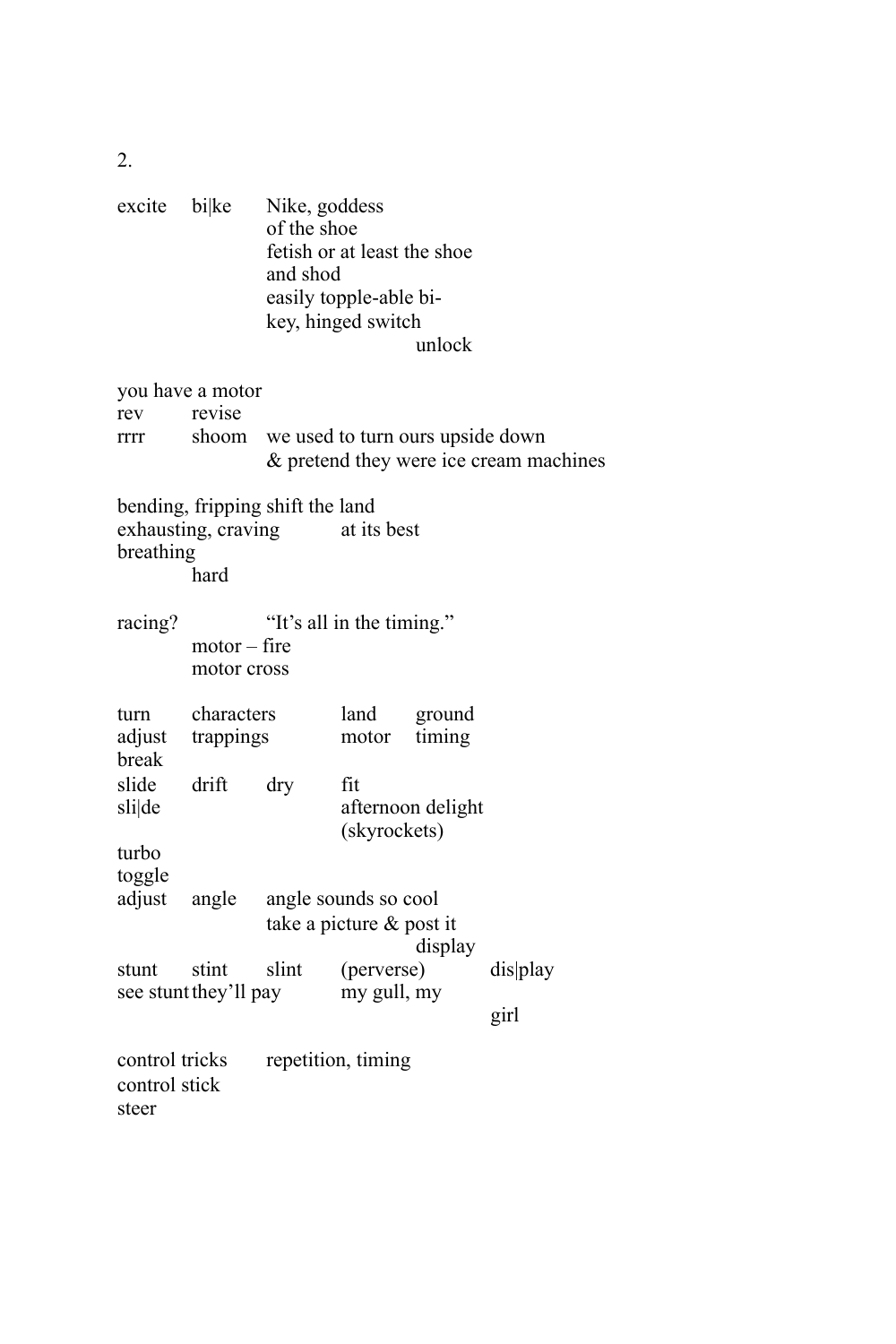cart before the hoarse reader-aloud screamer hearse put pedal to metal petal tread on me treadle trample run rumple trammel pummel pommel horse bourse boor horrors whores Horace ply ample tumbrel rumble hunger bounding, bouncing boulder embolden, role roller maple syrup is so sticky and all over you "pour some sugar on me" swimming hole muddy puddle oil slick Grace Slick warm leatherette… sugar wax is edible, holds a higher heat race familiar faces stereotype bi|ke four track recorder reorder progressive sound circuit, circus tour Bread & Picadilly piccalilli you'll have to dodge turnpike fogbound move curser cursor course screamer cursory cuss puss accelerator her axel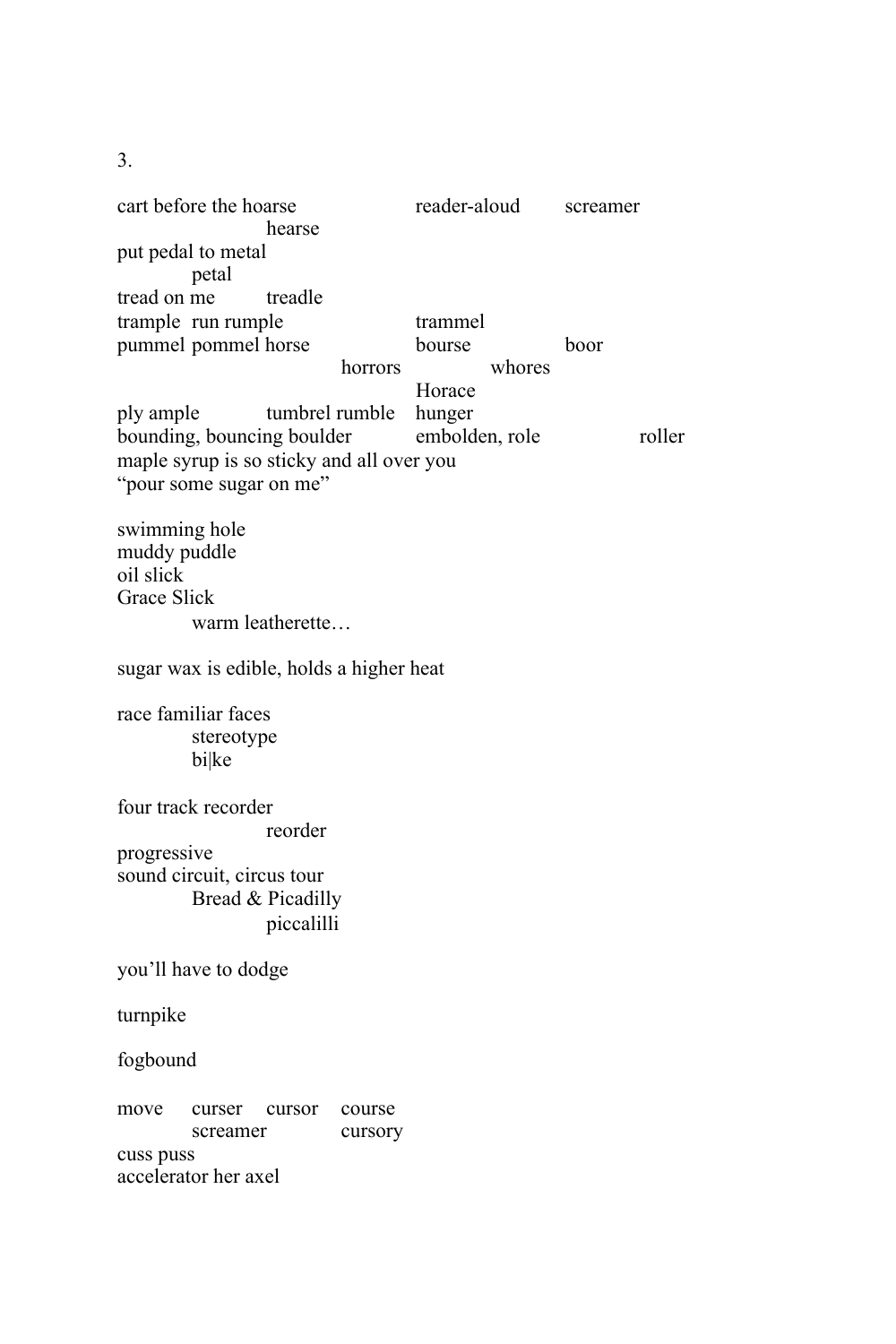uses items for spread eagle

wingspan handspan

music loudness covers what bedspread rubber sheet slide jump jumble jam also sticky strawberry bury your face, efface, effect mummify, enrap (rapture) dash board mixing board

(electrical panel) item switch switch, which witch whips with which paddle? damper her dampen

steers her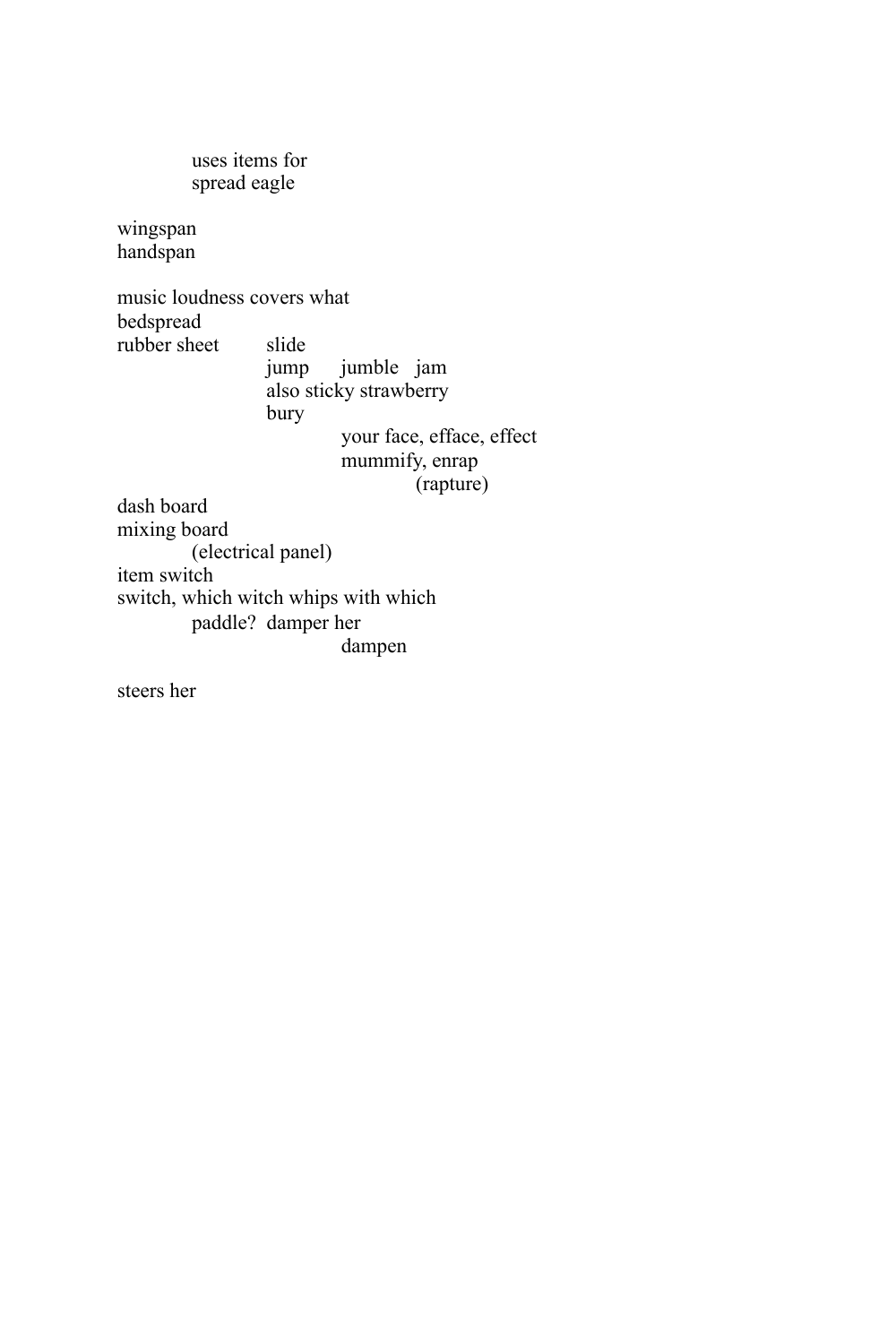paper all star sticker stick image stick "I'm sticking with you"<br>numchucks beater numchucks scramble

sequel deliver the same in subsequent order deliteful extended remix of the senses, derangement of the same cast, characters expected, starred, star turn, staged battles and intricate puzzles from the original sensorium

| scroll | text   | crawl cull scholar holler<br>collar loll lull sully tally-ho |             |
|--------|--------|--------------------------------------------------------------|-------------|
|        |        | jump skip skim                                               |             |
|        |        | anything you / want                                          |             |
| scroll | use    | like a menu                                                  | spin        |
| sin    | scroll | men, status                                                  | item select |

perform special ability control movement paper scroll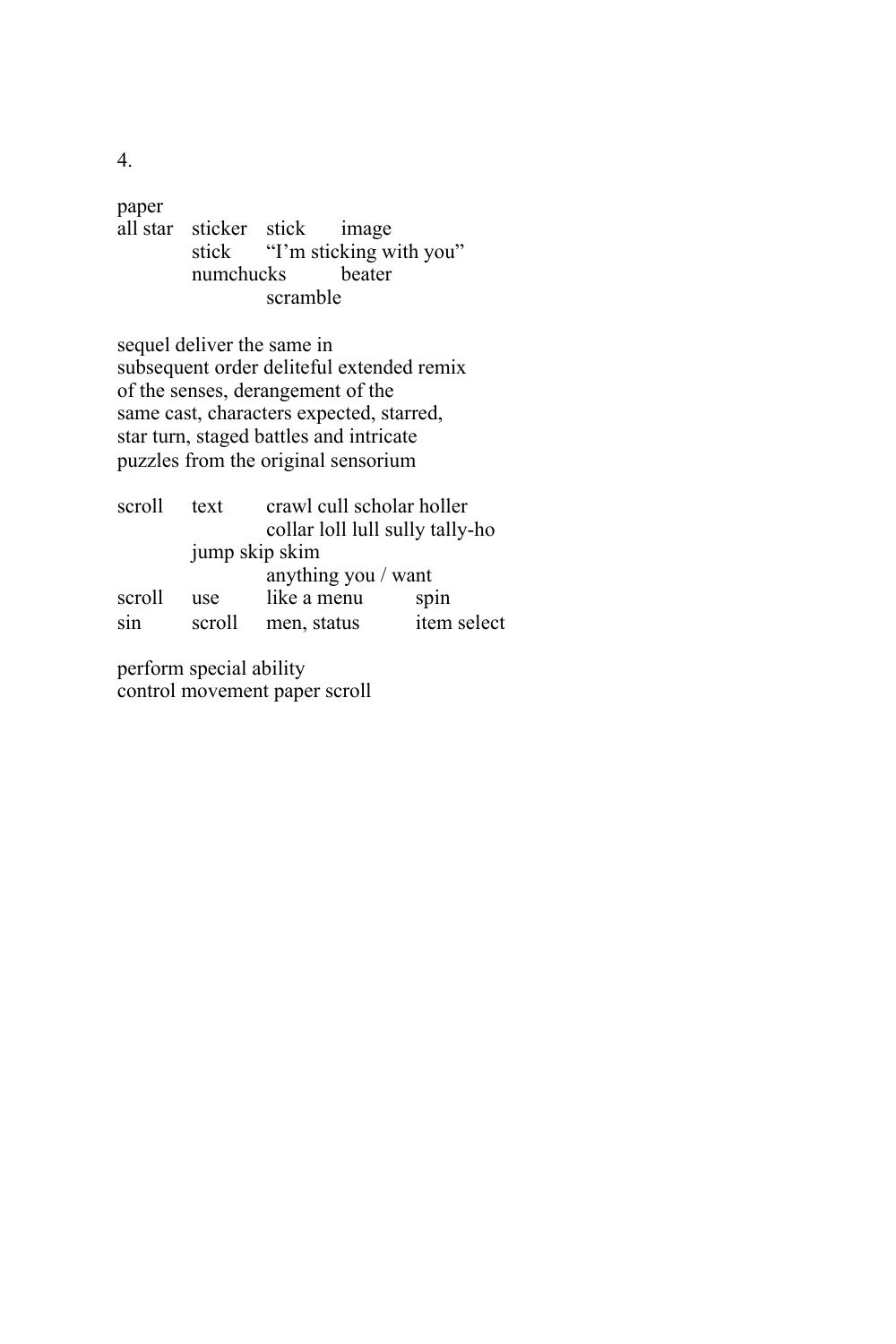super smash h it it hit monster mash truck rally top box office studden glam fest slam spiked

to a place never seen before scene scening scenic route

look at that view

the ring

I think it's not around his finger

weak attack tactic attitude rat-a-tat-tat special attack addict endorphin habit habitué

shield the cervix from the taunt grab, drop shunt jump I jumped his bad to the bone the first phrase in Latin I looked up their brothers brothel you (my brothers and sisters) bother & hot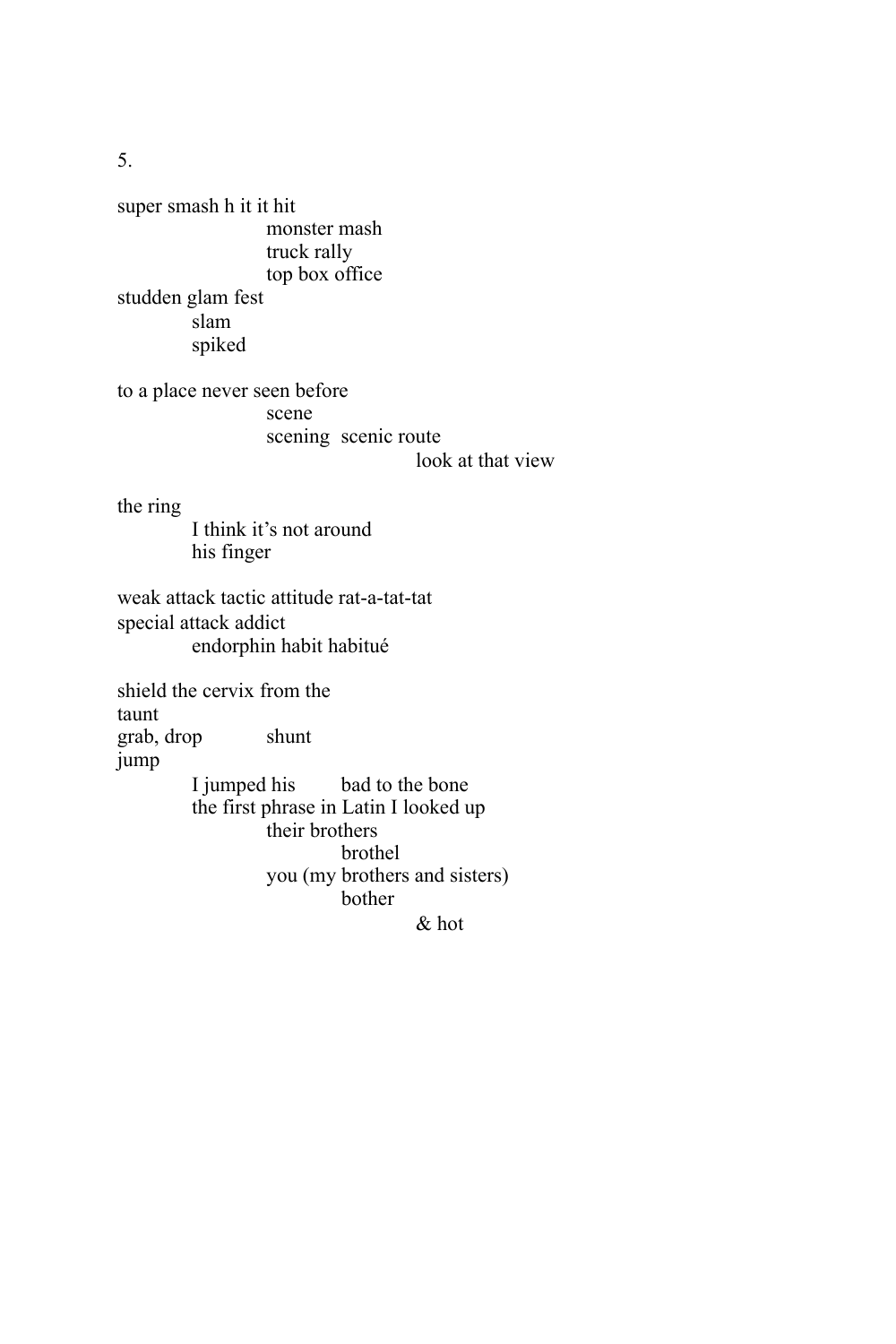embrace embark on utter chaos hydrotherapy water sports water torture fluid dynamics bracing ocean spray racy tweaked-out cruisers tricked-out goddamn jet skis pump adrenaline accelerate desublimation desalination plant utter "chaos okay? K-O care. Hokey cousins." pumping art into praxis appropriate propriety, proper property, apropos boost adrenaline from stealing in-store camera three way mirror view two too low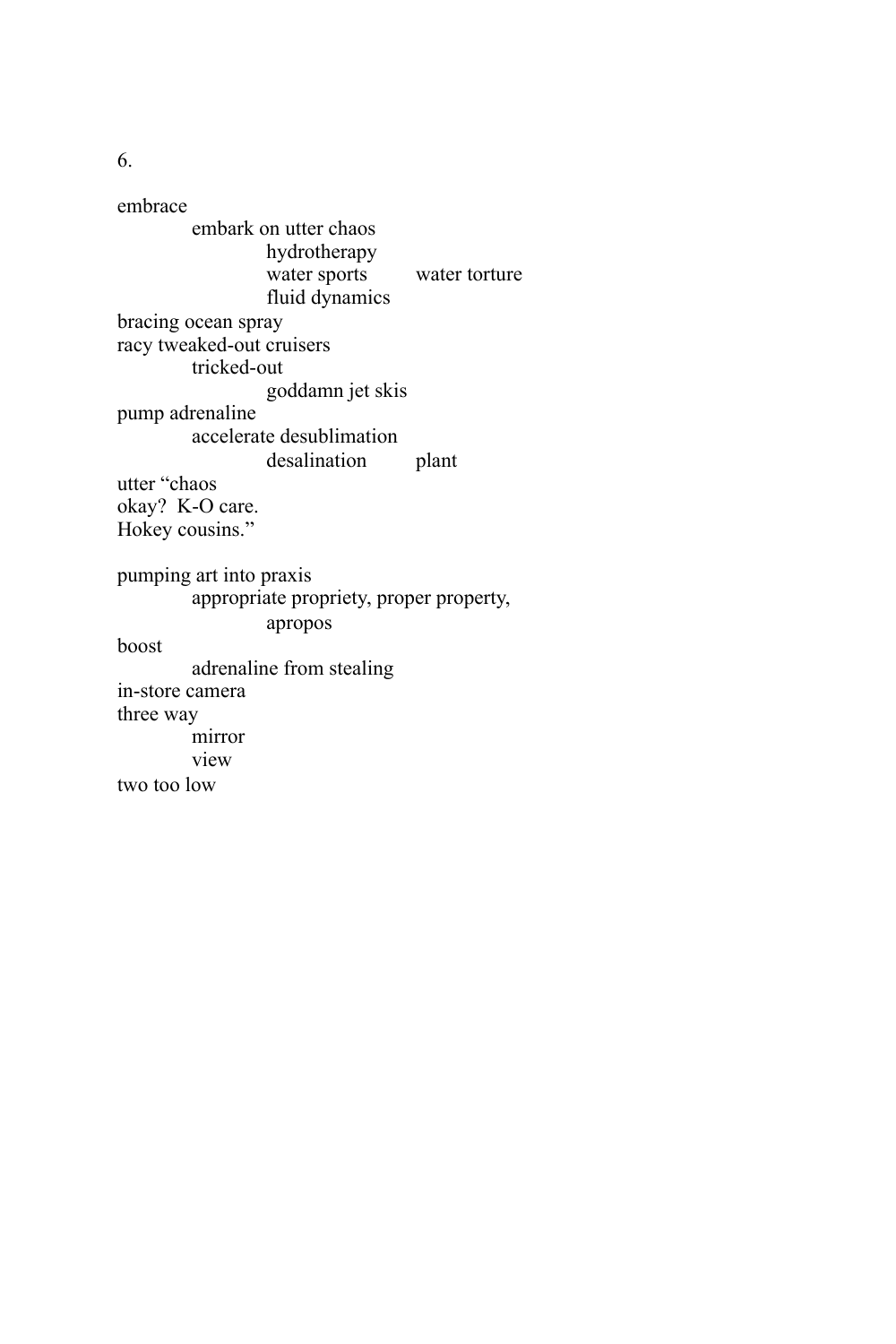arcade remember the days archaic torso attic storage revisit titles "do not appear on receipt" history right in your – room – private content  $hunt = spies$ <br>under what "in the house of love" room hotel heart break control pad six classic joy stick stock(s)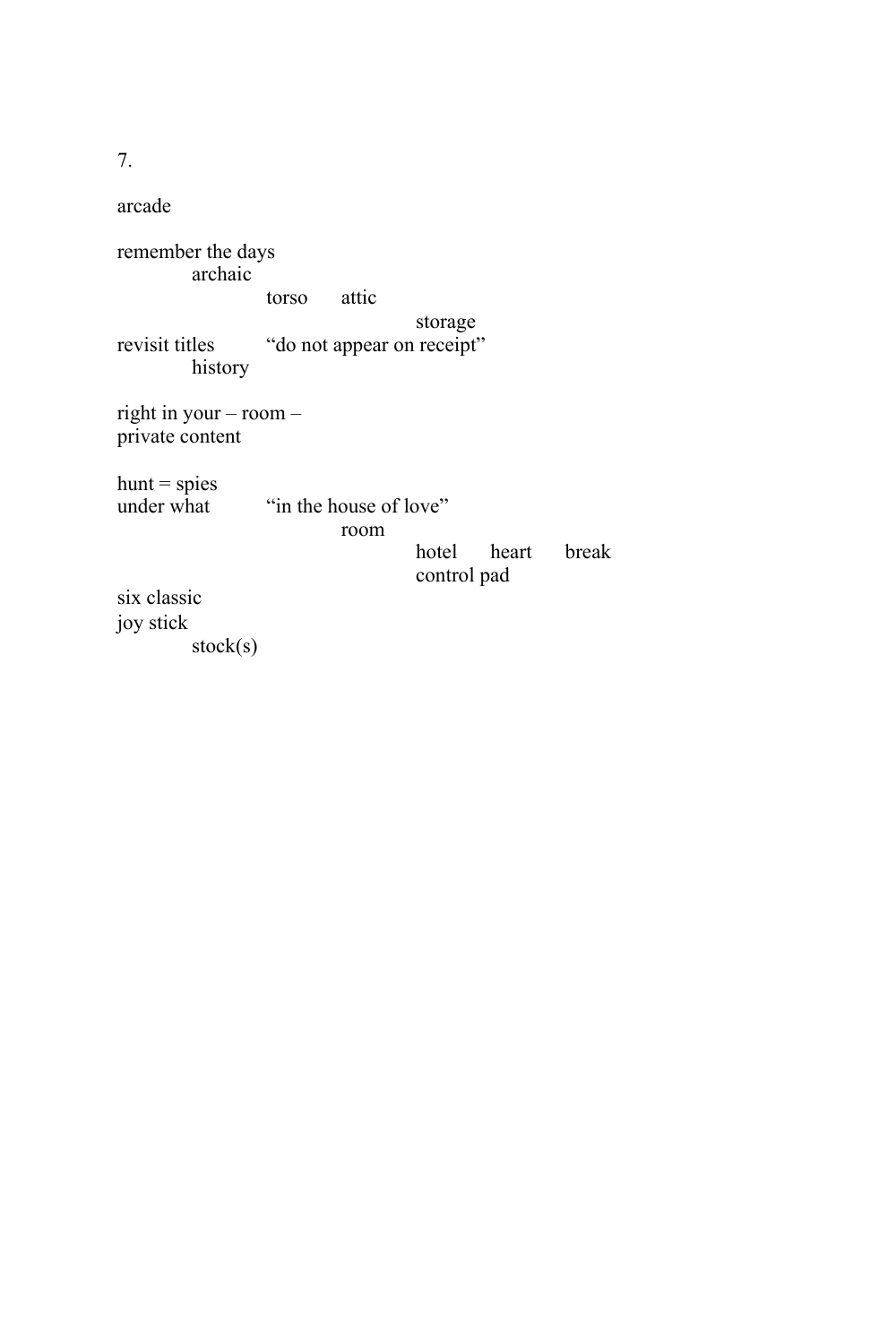rush bash extreme vehicle, mystery

a dozen keys

bi|ke

cans

can, your where?

can-can

rocket set through the paces your race circuit unpredictable tracks racks, spills, wax, oils gas about blues reverse while pressing downshift downshaft downbeat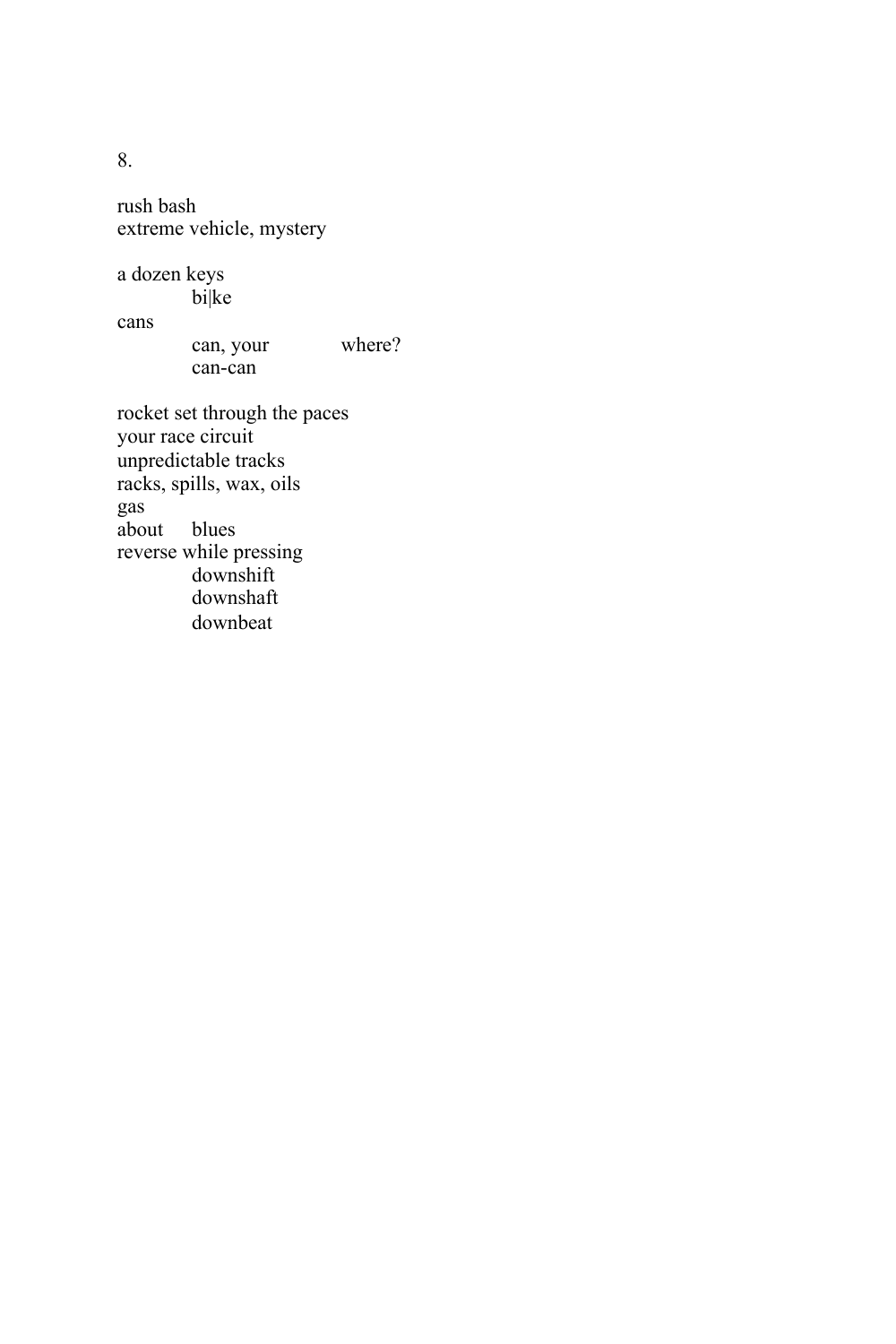boarding whether you're sticking the pipe or air a raging blizzard of moves storm action checking nose clean? grindstone? tricks

tuck see behind  $control = direct$ rise wry idle why I'd wide-eyed, pie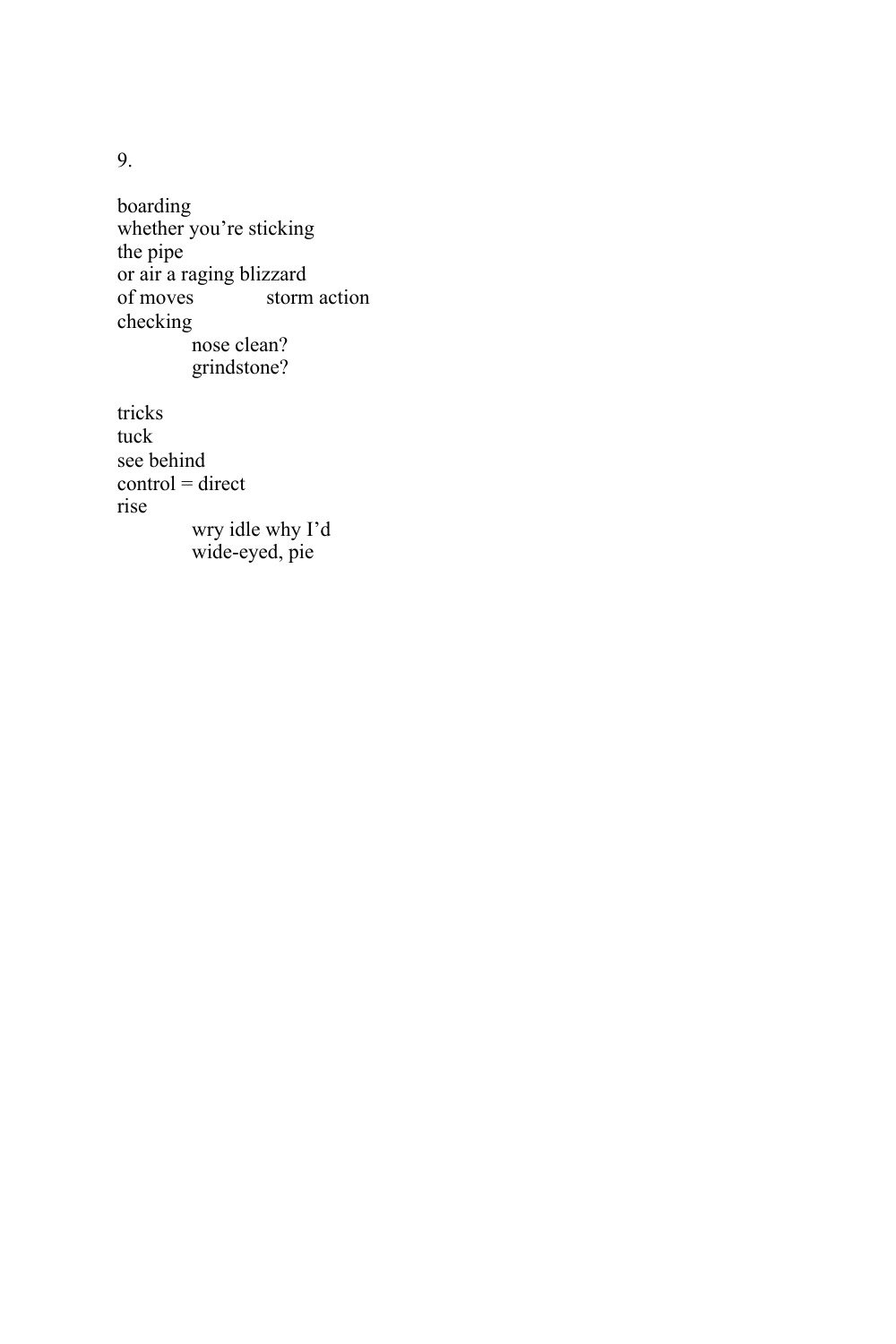pull out your iron join celebrities realistically rendered old pro this game for you swing placement ball, stroke zoom camera directionirruption irritation control club control ball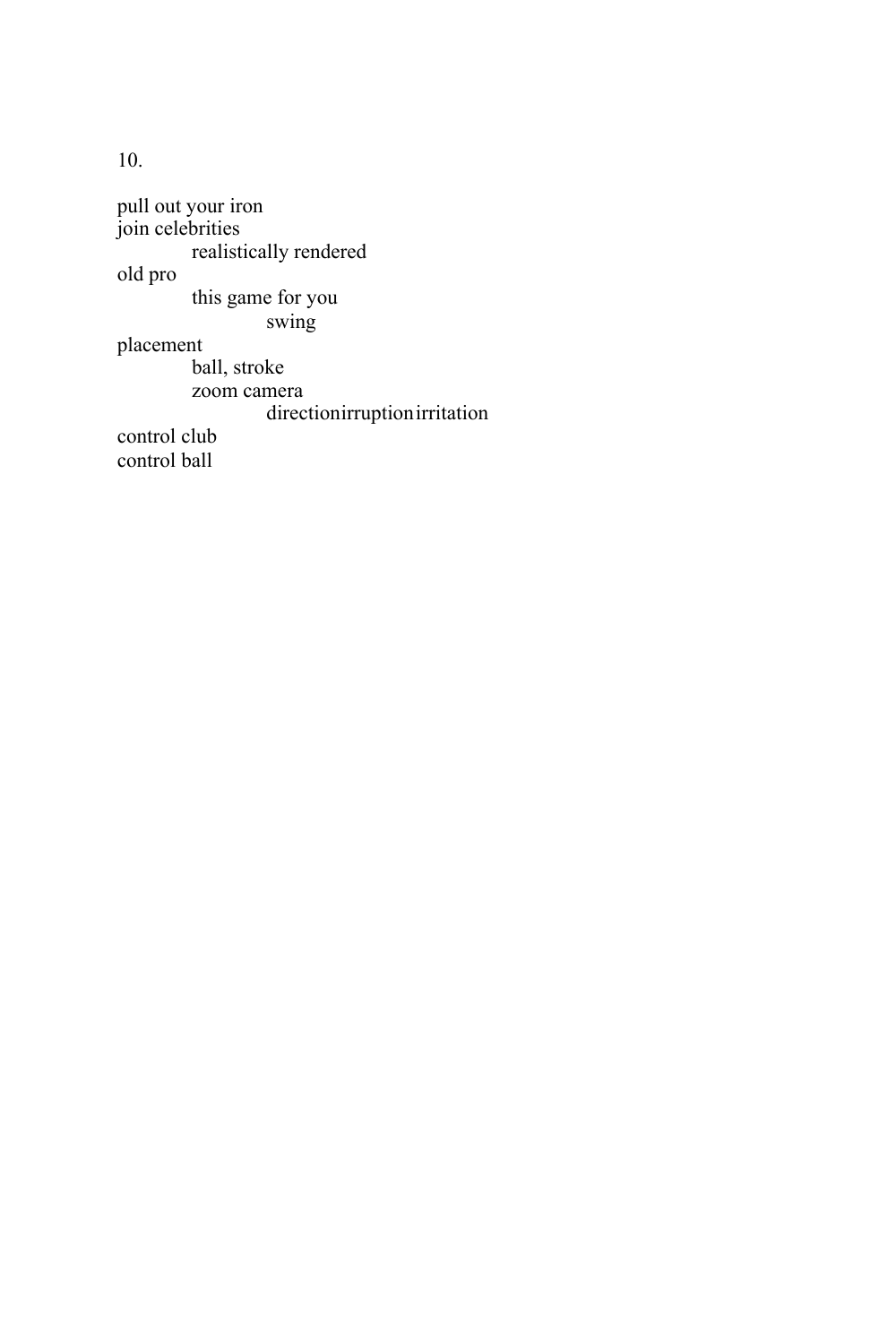museum<br>class jewel denial galaxation compilation of just sex pole position without dialog to slow you down dig it I knew that you could shoot move show you lots options shift

insert credit creed ditto edit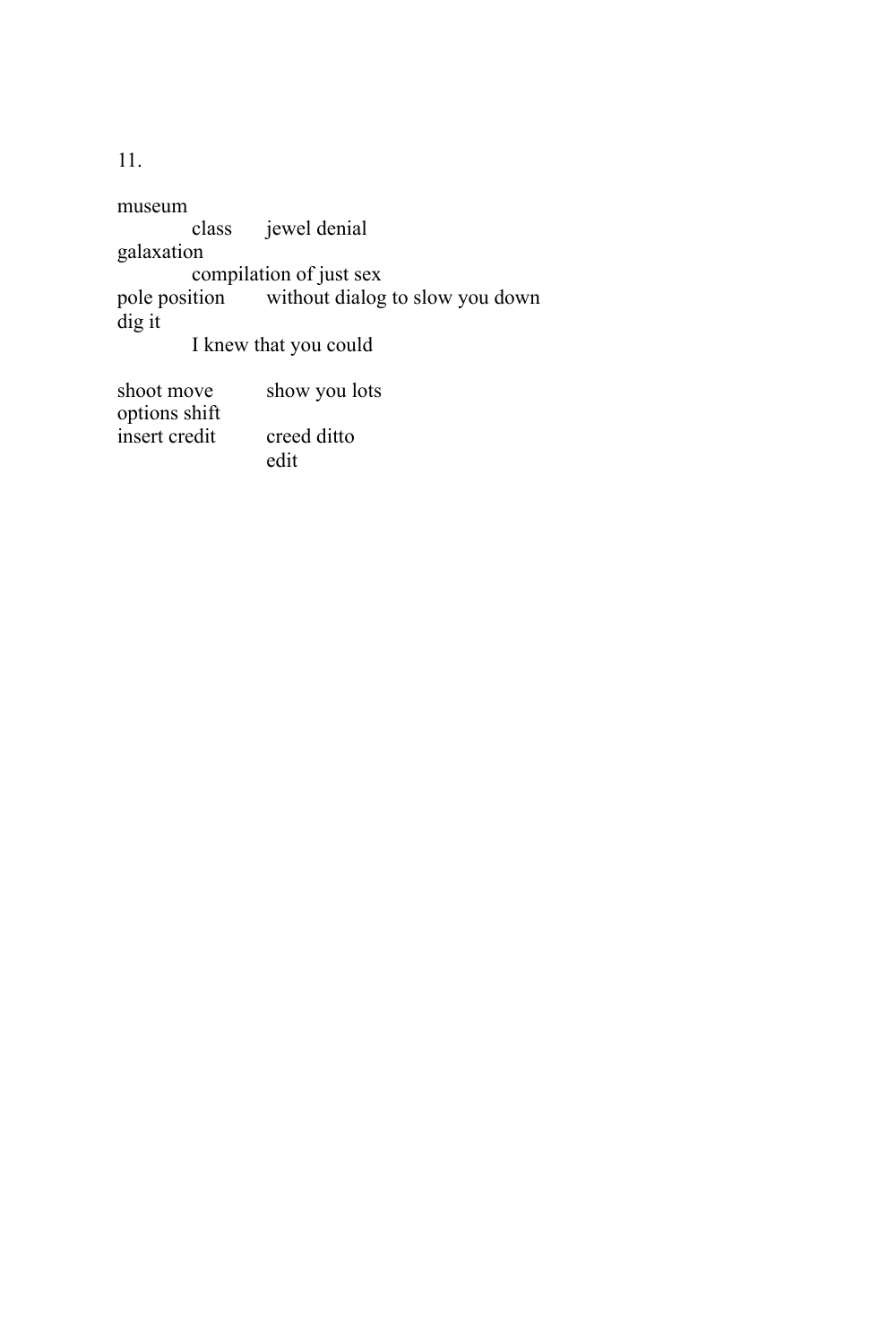doctor are you diagnosed? dosed diagonal digressive Diogenes diodes gnosis closed puzzle cure controllers notice events symptoms<br>complexifying for their pawns, intercept, surface for their pawns, intercept, supercede round after round pawn default behavior<br>mode fun function mode fun prod rotate move capsules ghost when troubled by a revenant touched or damaged no control medicine treatment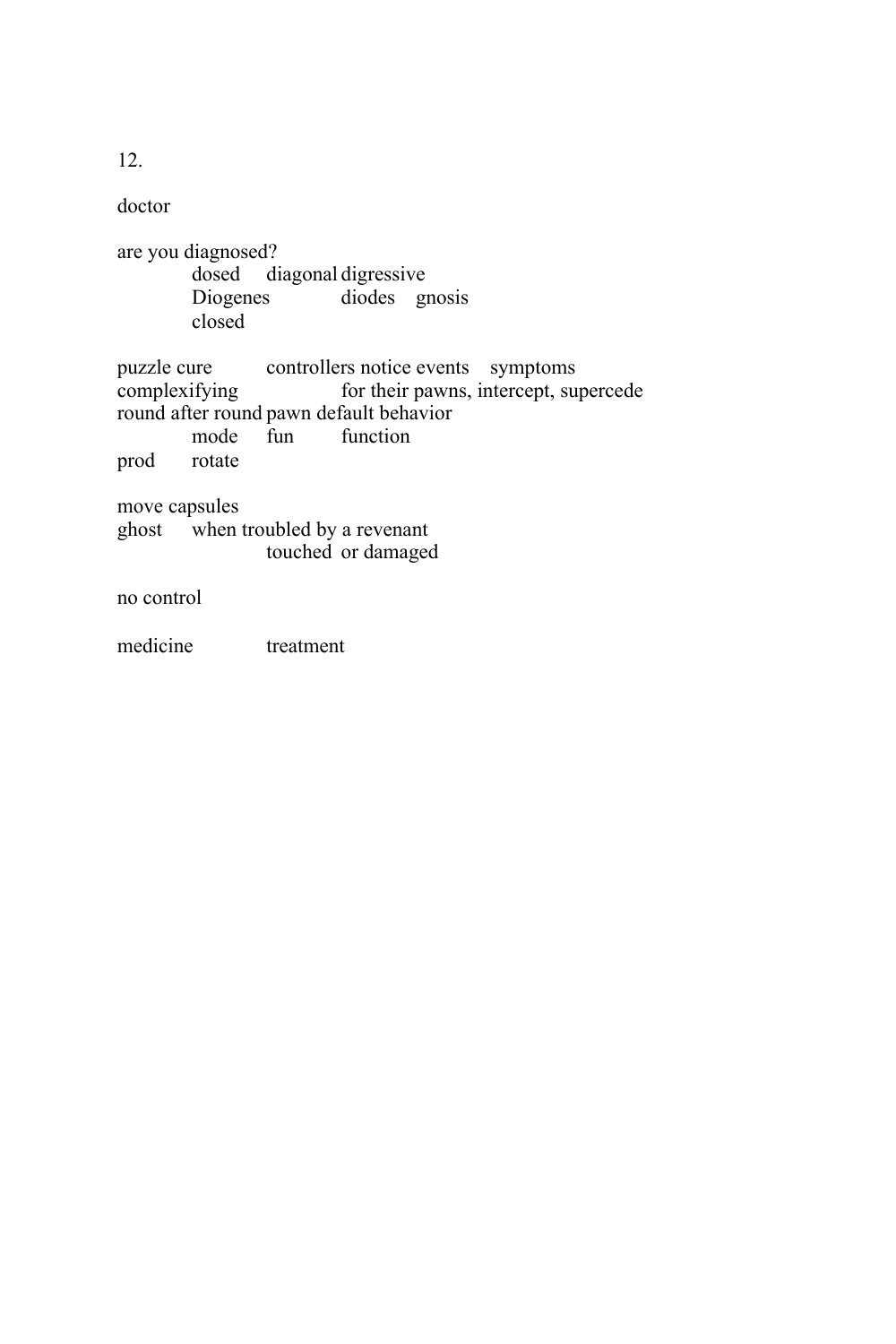ready to rumble check relevance tremble, trouble flashy style fan decoration when it's destroyed in your face right body blue body control fighter cursor talk dirty, talk trash block block

jab dance dodge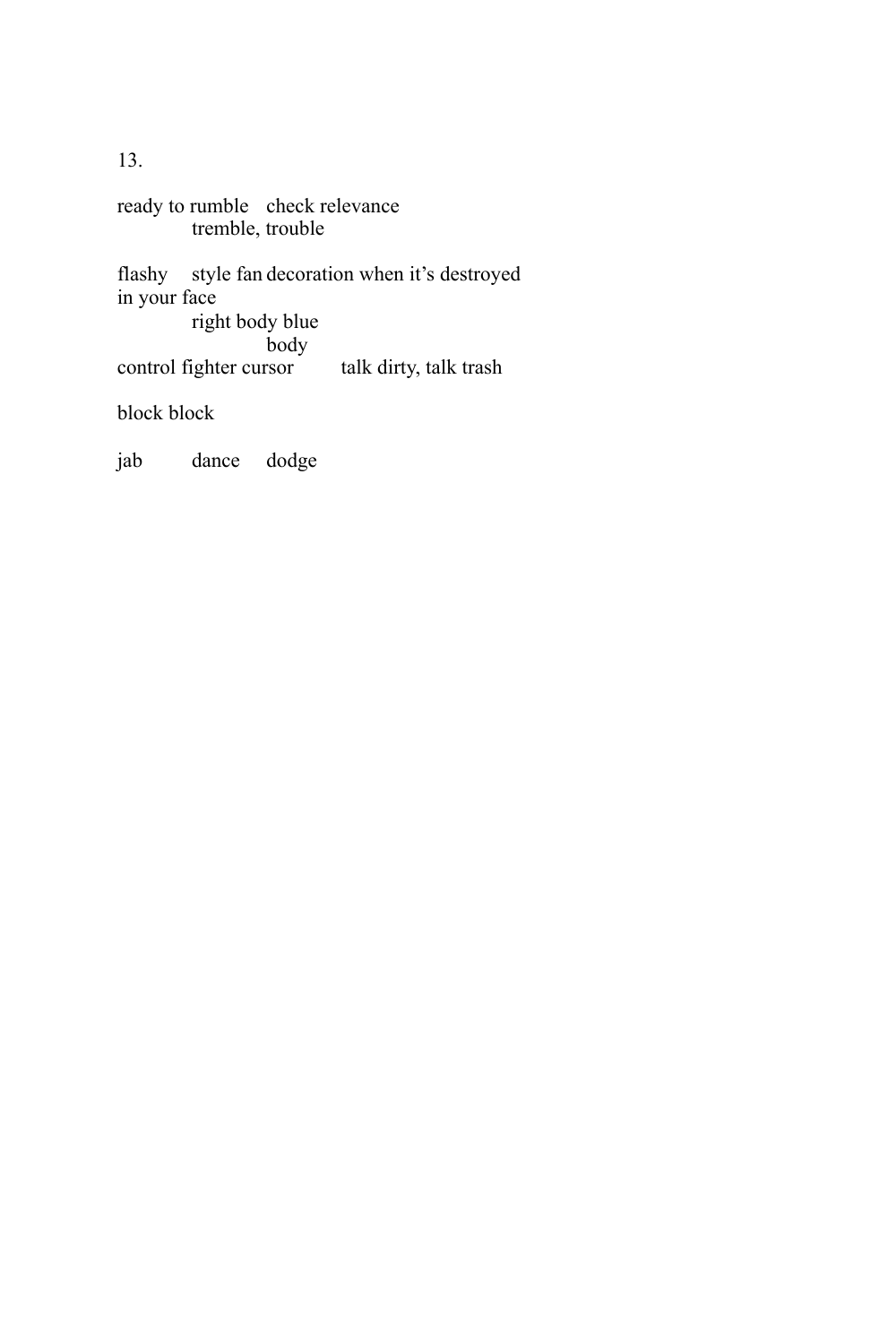beat party game<br>select. roll base actor, character attributes a tribute to method crystal back out, untriggering usually by untouching see partner switch see previous partner swap see next partner history future devine oracular heckle and jeckle, two gracles cackling and clucking touching does nothing does notify when it makes an actor spawn during turn rotation, not translation view map players control character touching actors is very fast human players control, whole, write sequences one/inter/active

inventory of actors that're objects, carried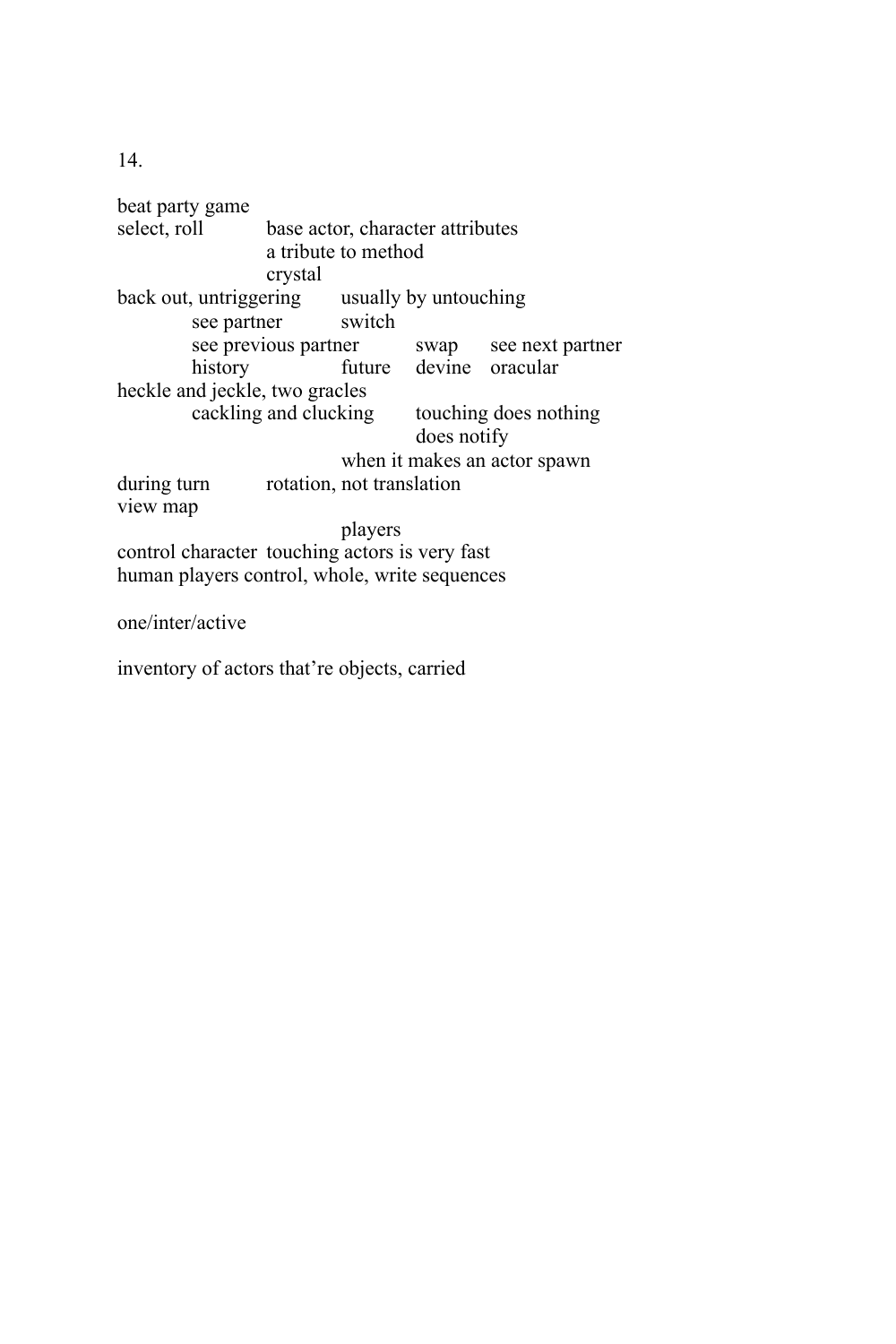| crystal shards |                             | inventory, suspecnded   |         |
|----------------|-----------------------------|-------------------------|---------|
| amazing power  |                             |                         |         |
|                | swallow duck                | <b>bird</b>             |         |
| fly            | teleport looses attachments |                         |         |
|                |                             | attached, bound         |         |
|                |                             | characters, players     |         |
| inhale, exhale |                             |                         |         |
| lift           |                             |                         |         |
| lift partner   |                             | they continually accept |         |
|                |                             | attempt to stand alone  | stretch |
| power star     |                             |                         |         |
| control seed   |                             |                         |         |
|                | used                        | teleport when used      |         |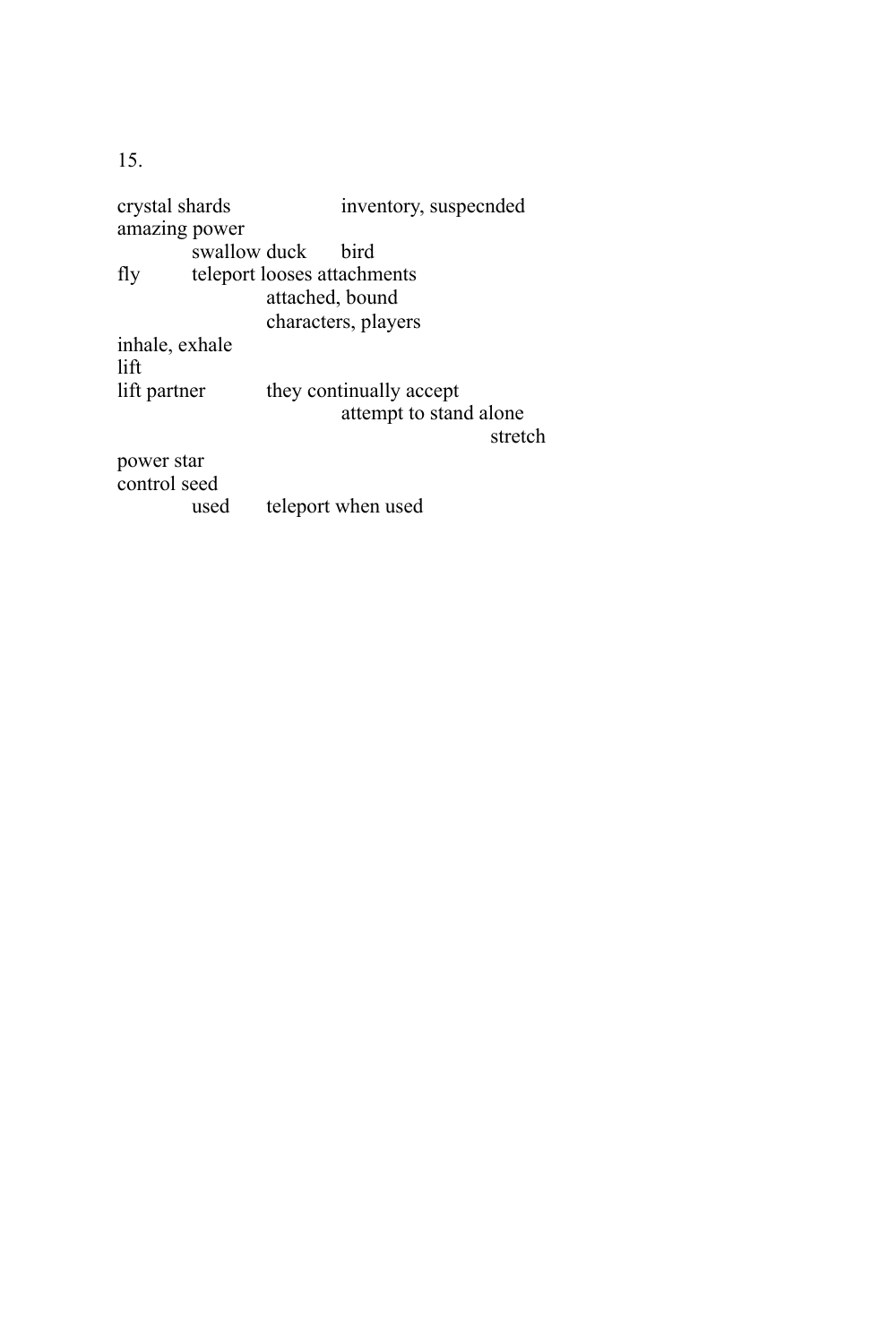rogue squad squash squalid squeamish squealing mates & fake on more than one skill & daring -do control perspective switch look around pick and thrust thrust thrust thrust thirst trust tryst truest<br>monotony money monotony fires primary weapon ex/change fire switch, roll

activate special mode control controls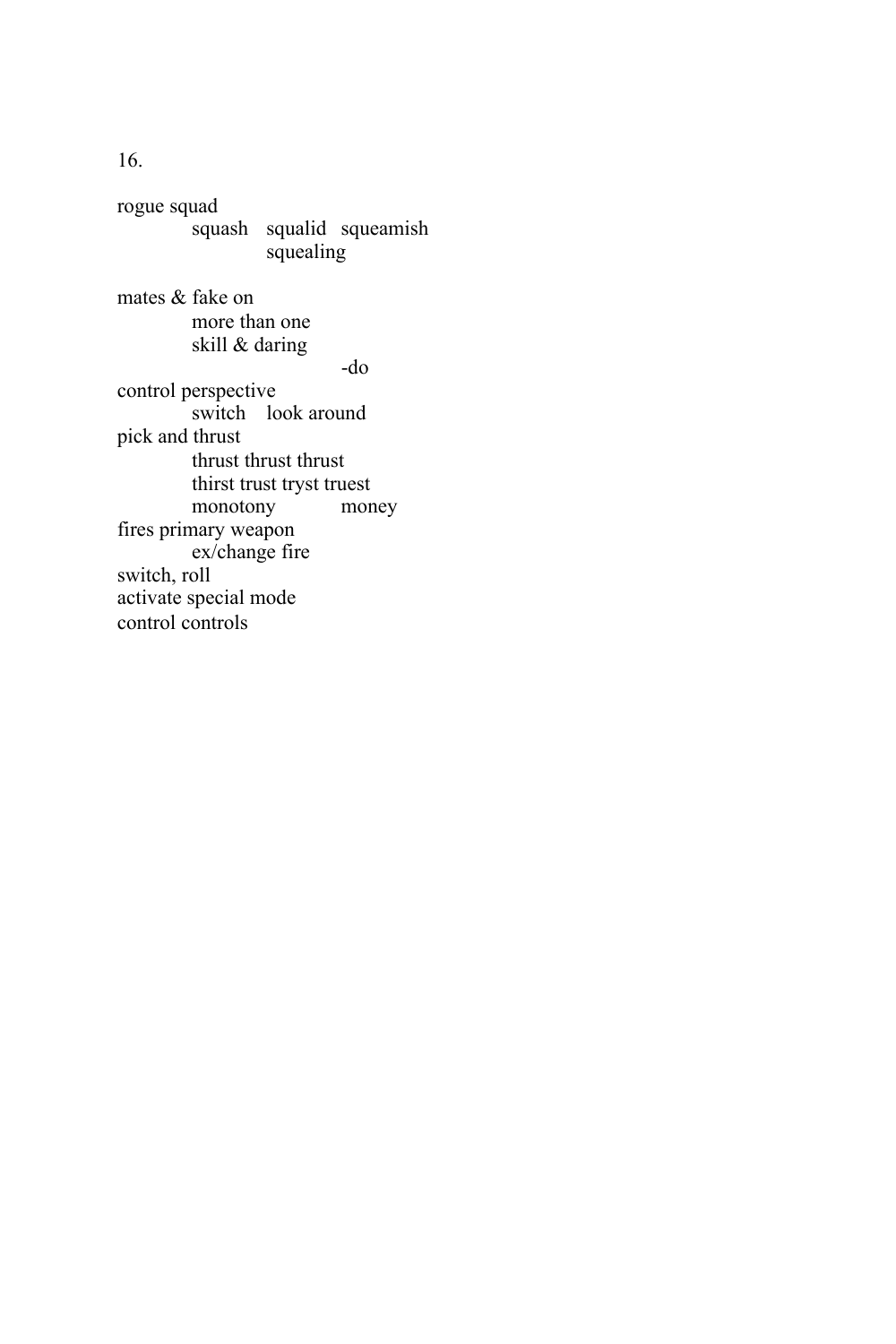crimson colored free for all free fall distanciation eye-popping gore ooze juice control directs character run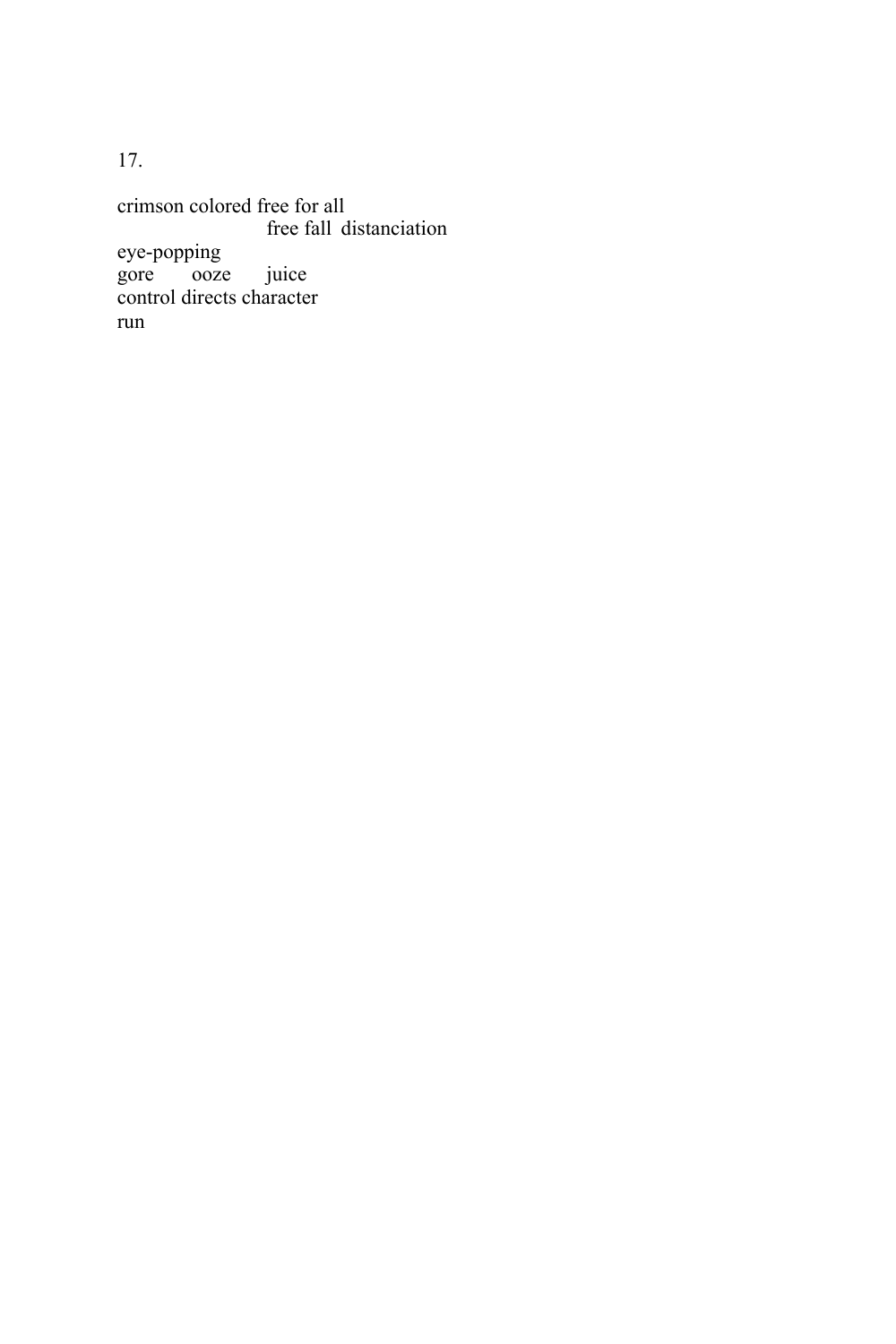| wave       |                           |                                   | "art whose ebbing foam" |                                     |
|------------|---------------------------|-----------------------------------|-------------------------|-------------------------------------|
|            | wet suit                  |                                   |                         |                                     |
|            |                           | birthday occasion                 |                         |                                     |
|            |                           |                                   |                         | nude "pure relations" catharsis     |
|            | get ready to pulse        |                                   |                         |                                     |
|            | back and forth and around |                                   |                         |                                     |
|            |                           | and through "as wet as they come" |                         |                                     |
|            |                           |                                   |                         |                                     |
| open ocean |                           |                                   |                         |                                     |
|            | gravely deviant gravity   |                                   | gravid                  |                                     |
|            |                           |                                   |                         | throttle bottle without the clutter |
|            | throat of plt             |                                   |                         |                                     |
|            | control steer ride        |                                   |                         |                                     |
|            |                           |                                   | scull                   |                                     |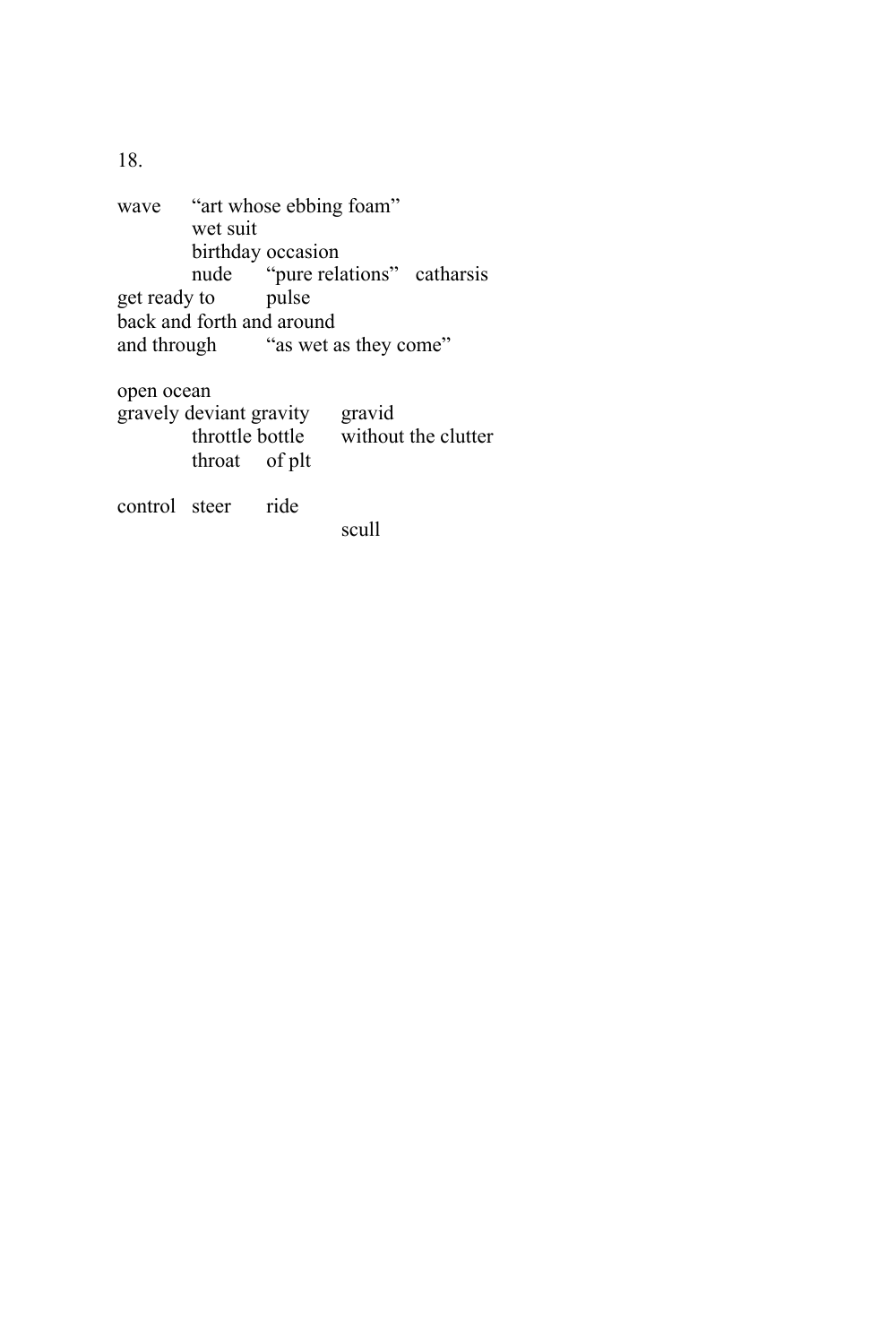| snaps                |                   |            |                      |                    |
|----------------------|-------------------|------------|----------------------|--------------------|
|                      | click click click |            |                      |                    |
| best shots<br>caught |                   |            | picture<br>skills    | kills ills         |
|                      |                   |            |                      | space is the place |
|                      |                   |            |                      | lace               |
| throw                | take              | pick       | angle                |                    |
|                      |                   |            | degrees face forward |                    |
|                      |                   |            |                      | face is a space    |
| play poke prod       |                   |            | erase                |                    |
|                      |                   | look, gaze |                      | public             |
| control look         |                   |            |                      |                    |
|                      |                   |            |                      |                    |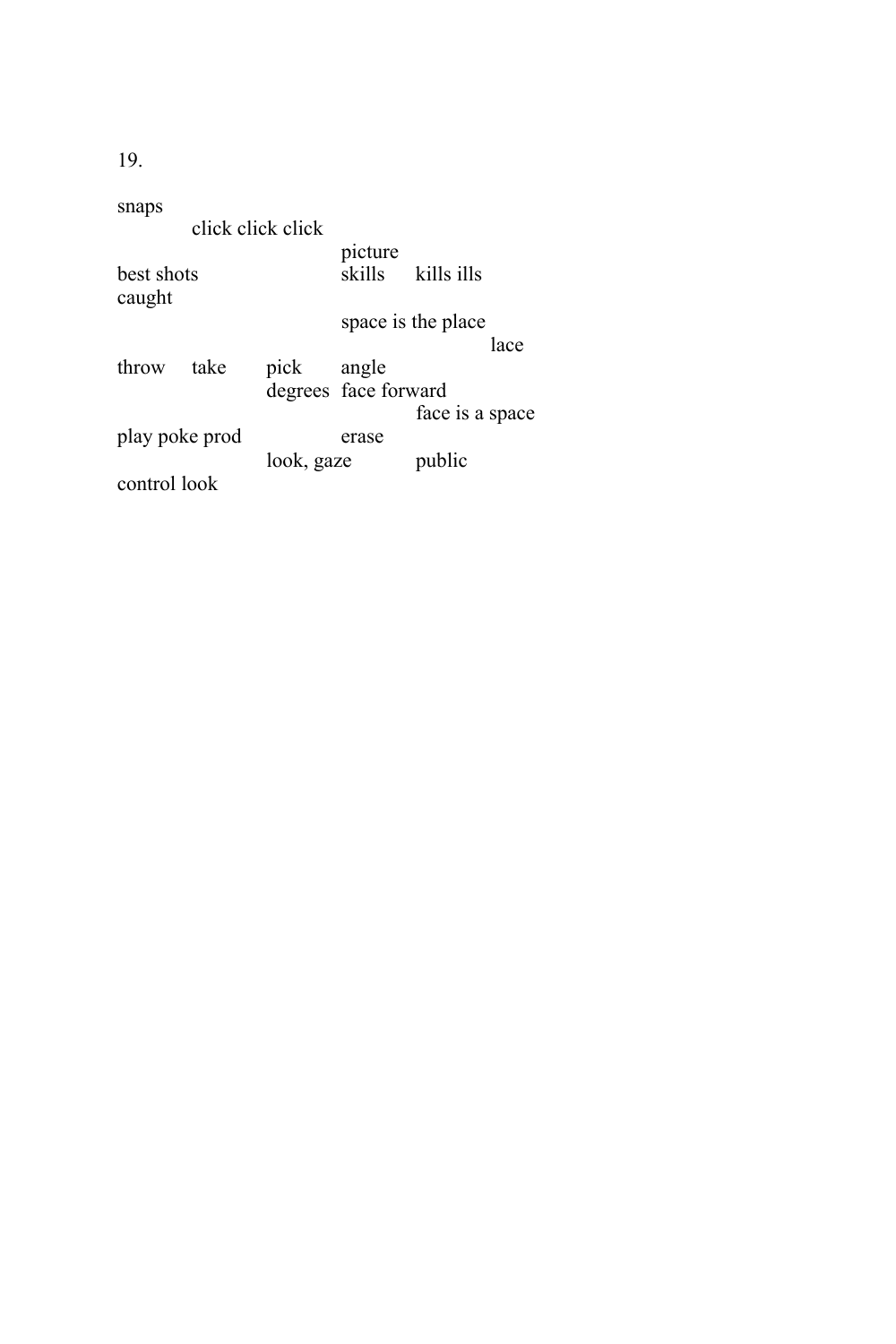virtual realistic simulation zoom zaum overhead straight shooter<br>stroke stick tracking… move cue vacuum vocal venue<br>fashion view mode fash<br>cue ball cue<br>tip soft supple cup replay ripple effect represent aim mode

style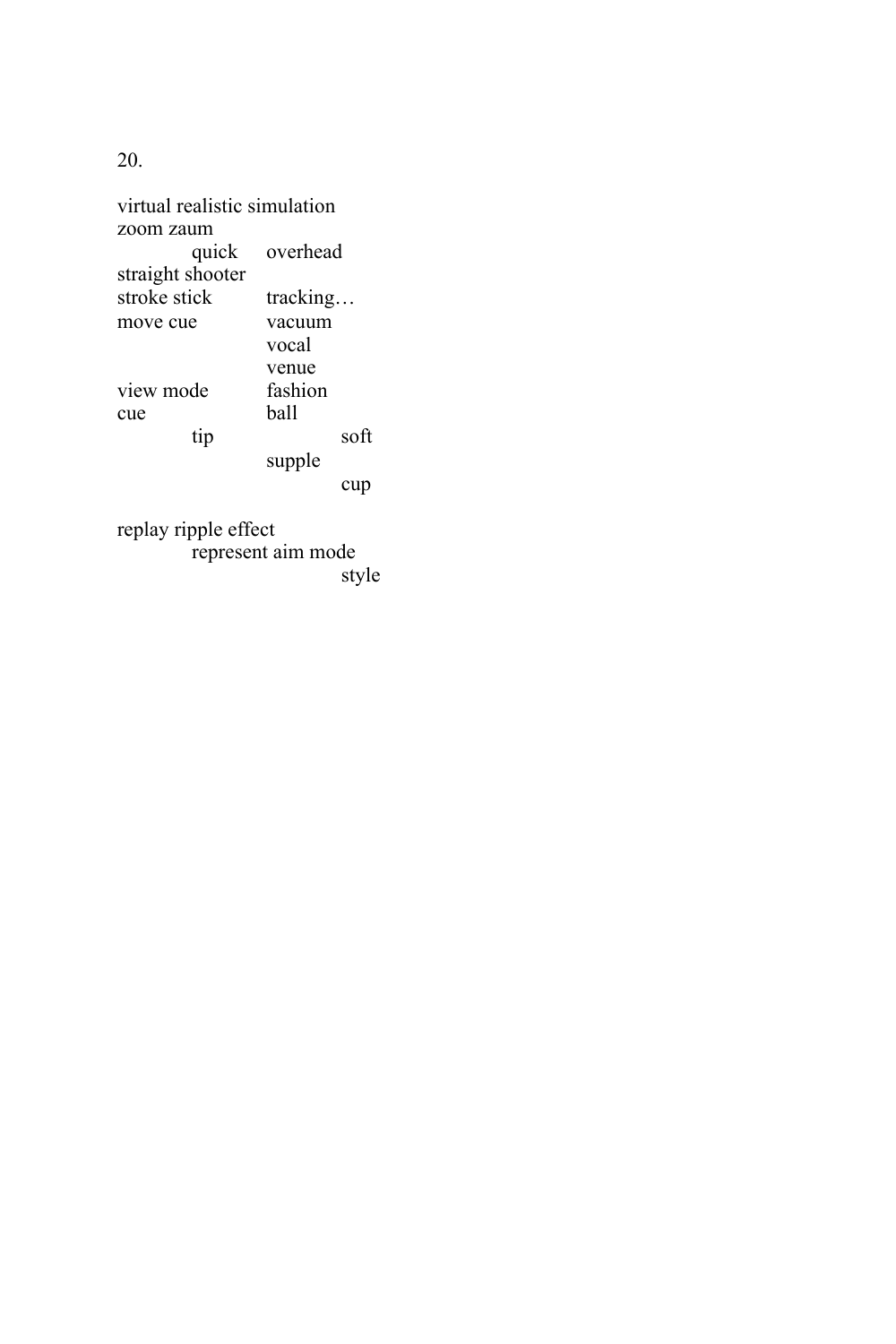six sick stories dark caves search carves journey quest Johnny spelunker craves curves gloomy piles of stone stolen trees shrubberies the dreaded baby shoot eggs search jump and pound the ground place your body technique sniff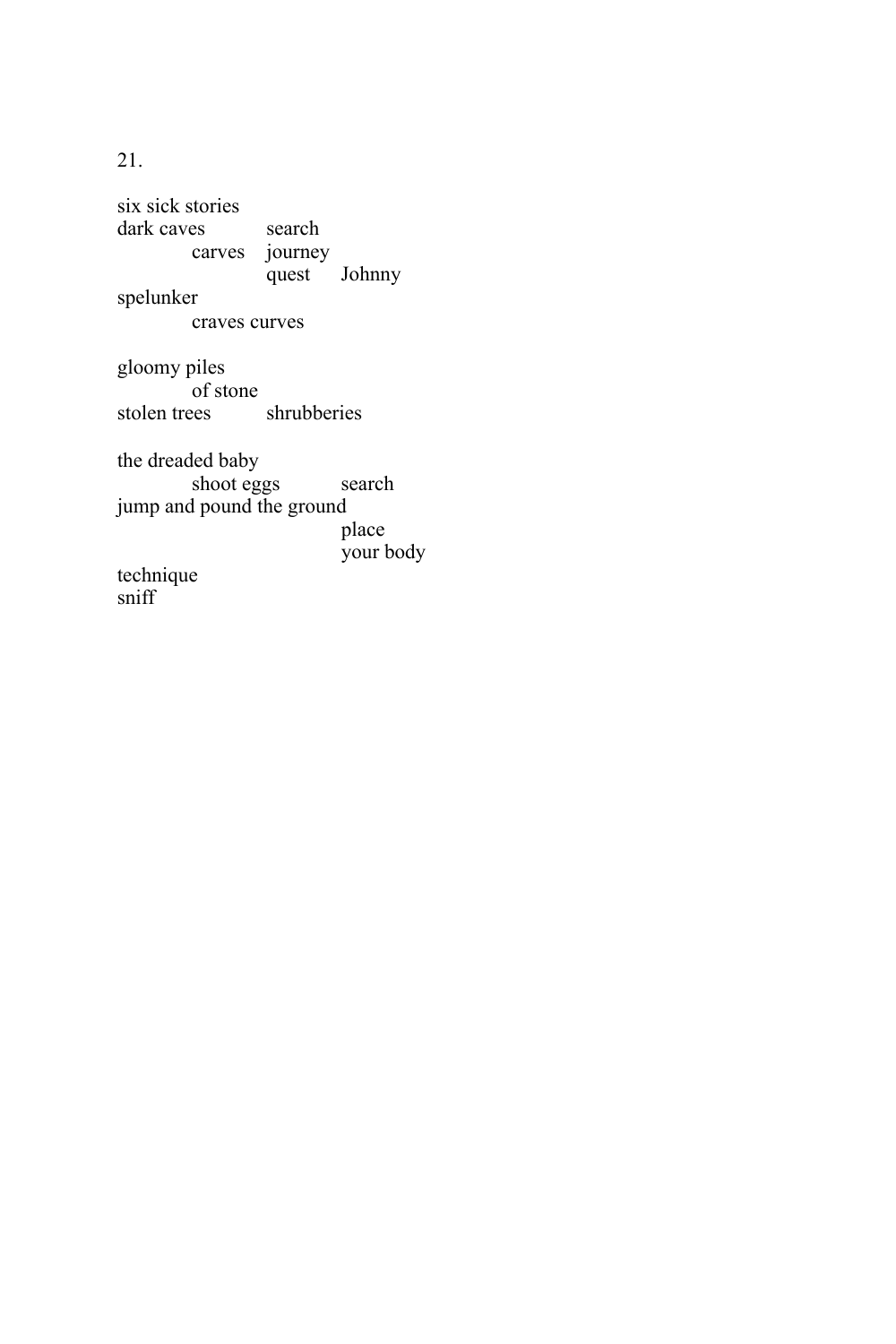age old arcades quest to save<br>fool cruel opponent opposite you reptilian lounge lizard flunkies

yes men brothers

duck, crouch bird throw

pan moves visible change zoom

stick character

Christian Brothers "sherry in a glass"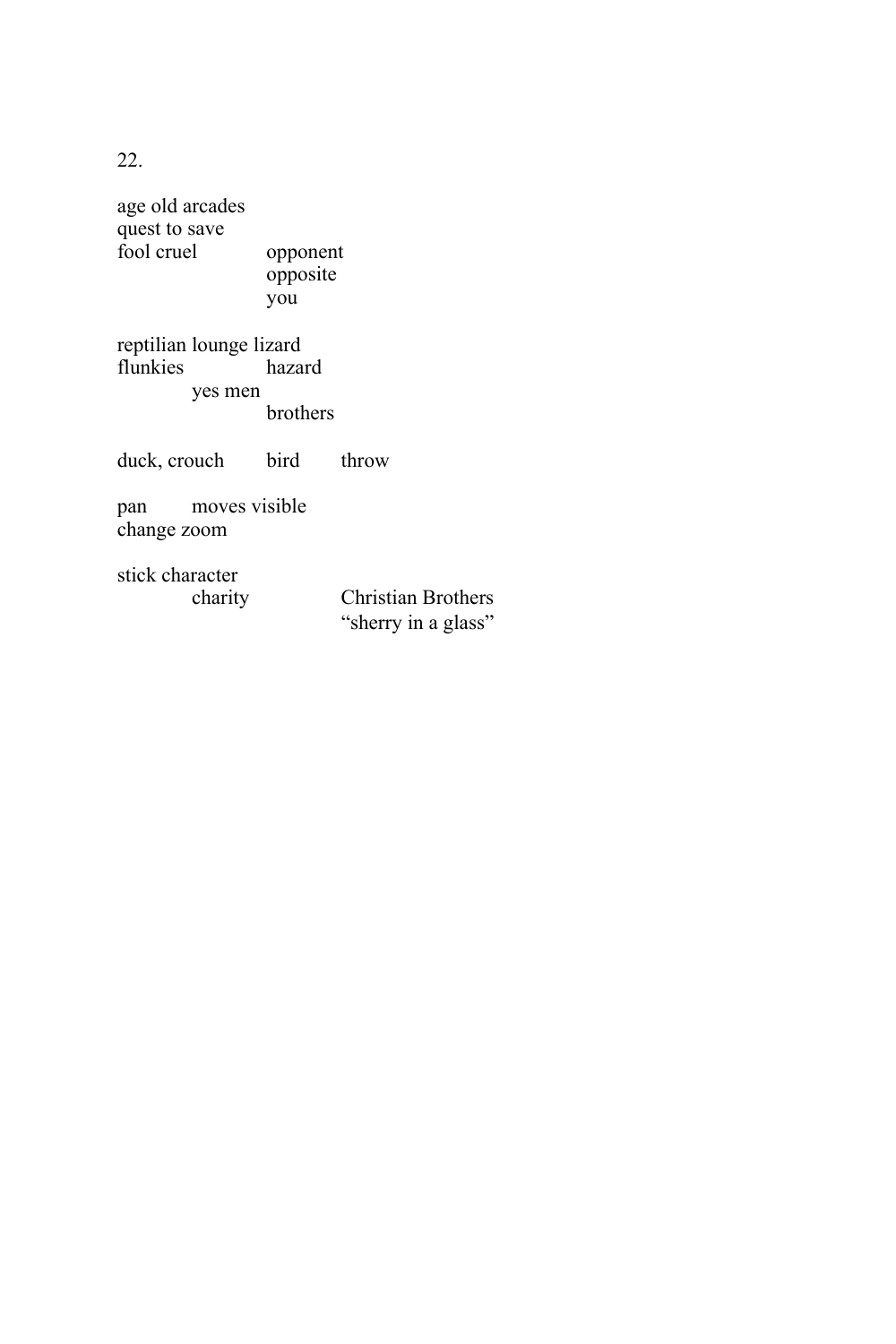future world of space made by annihilating aliens others me

alien sea

see

concrete canyons Manhattan Tokyo radical space body fire issues smart bombs is a trick like a shooter TILT turbo response magazine zaum

mine

control vehicle poem space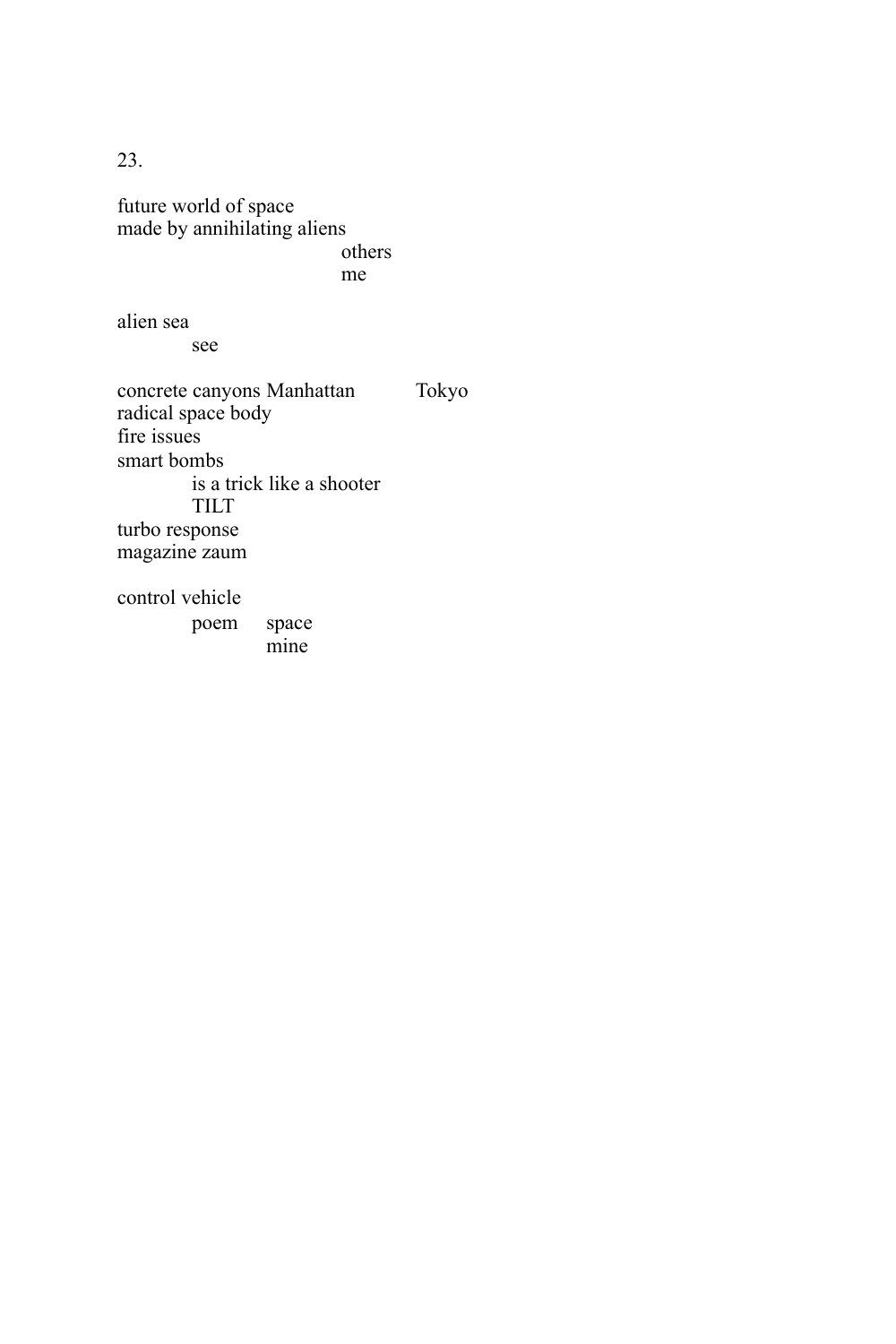the new challenge looking out for a new renewable travel the world man

womb-man

play with new fire play options play goal play increase tax play

"what is the clock" (adds tension) rotate like a clock new news is time-sensitive put place at bottom swap sweep clean seep sip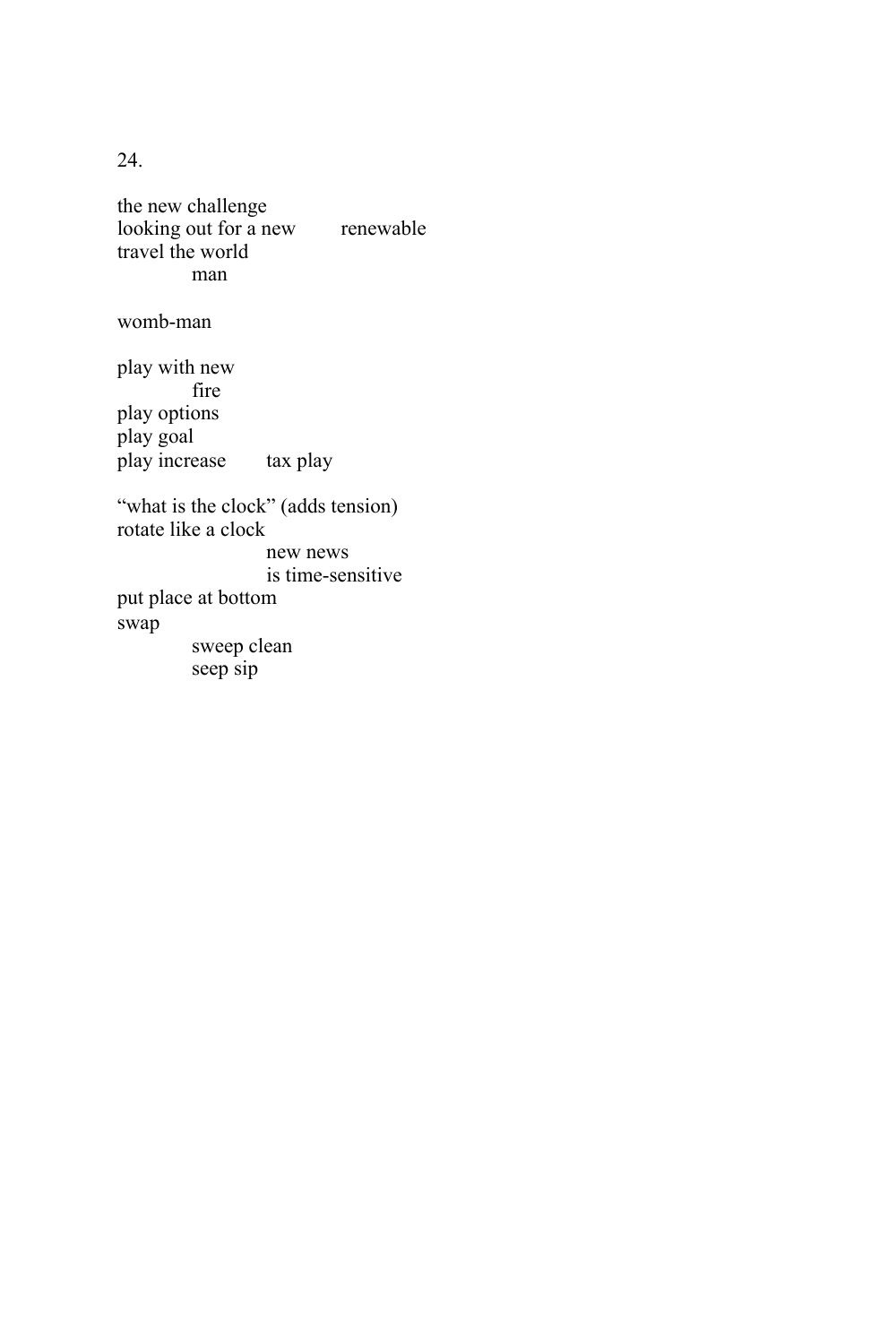universal world traversal tour man-munching "mansickness" badly behaving hiving drones mutate mayhem change aliens exterminate kick moves not used move yourself, control tandem or concatenated, bound in chains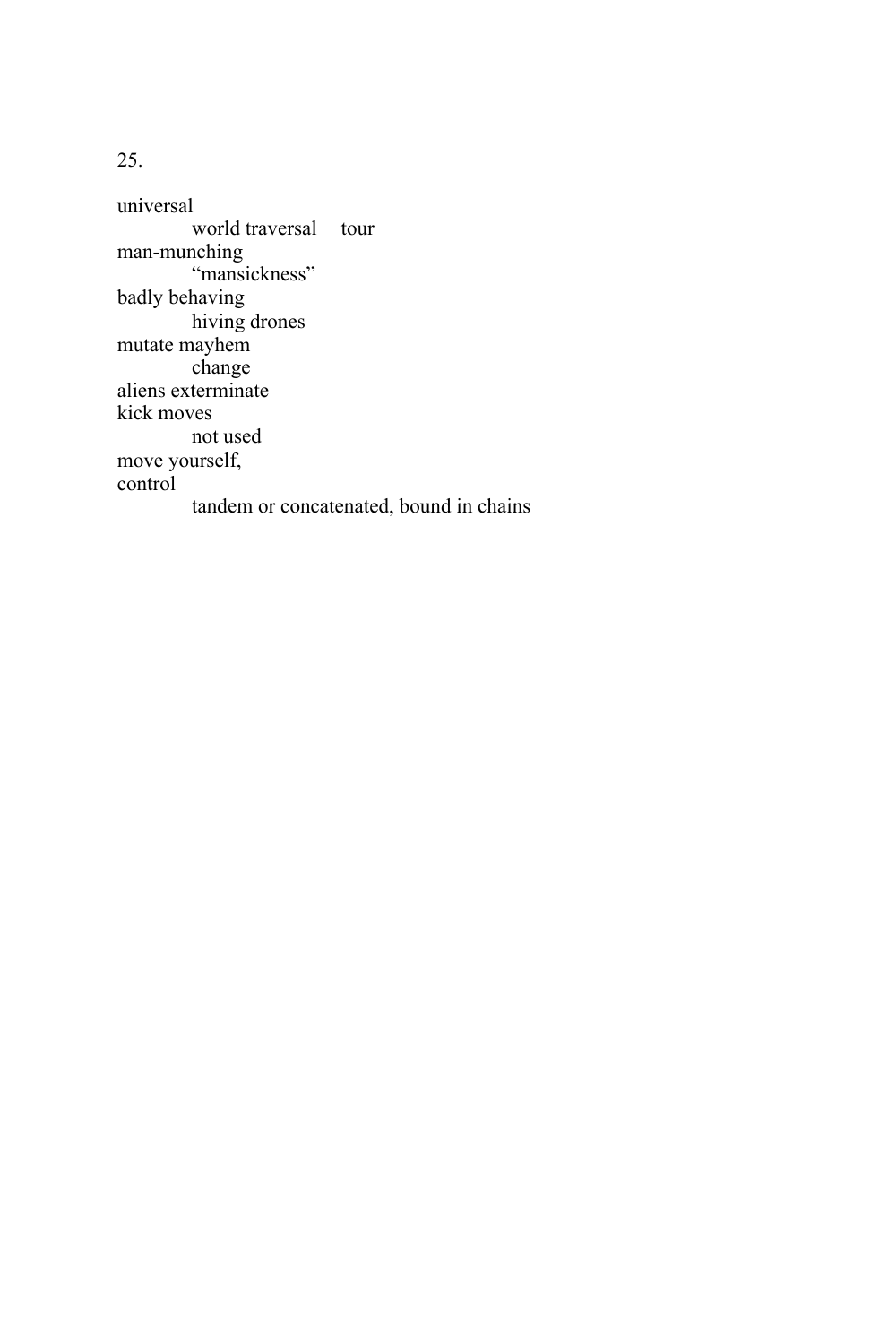ox response hug kiss blistering strategy hot blasts firy finish variety "stuff you can't get your wife to do" use your unique union bank unison lap dance display pole position call ex bust boost all oral, oracular air kiss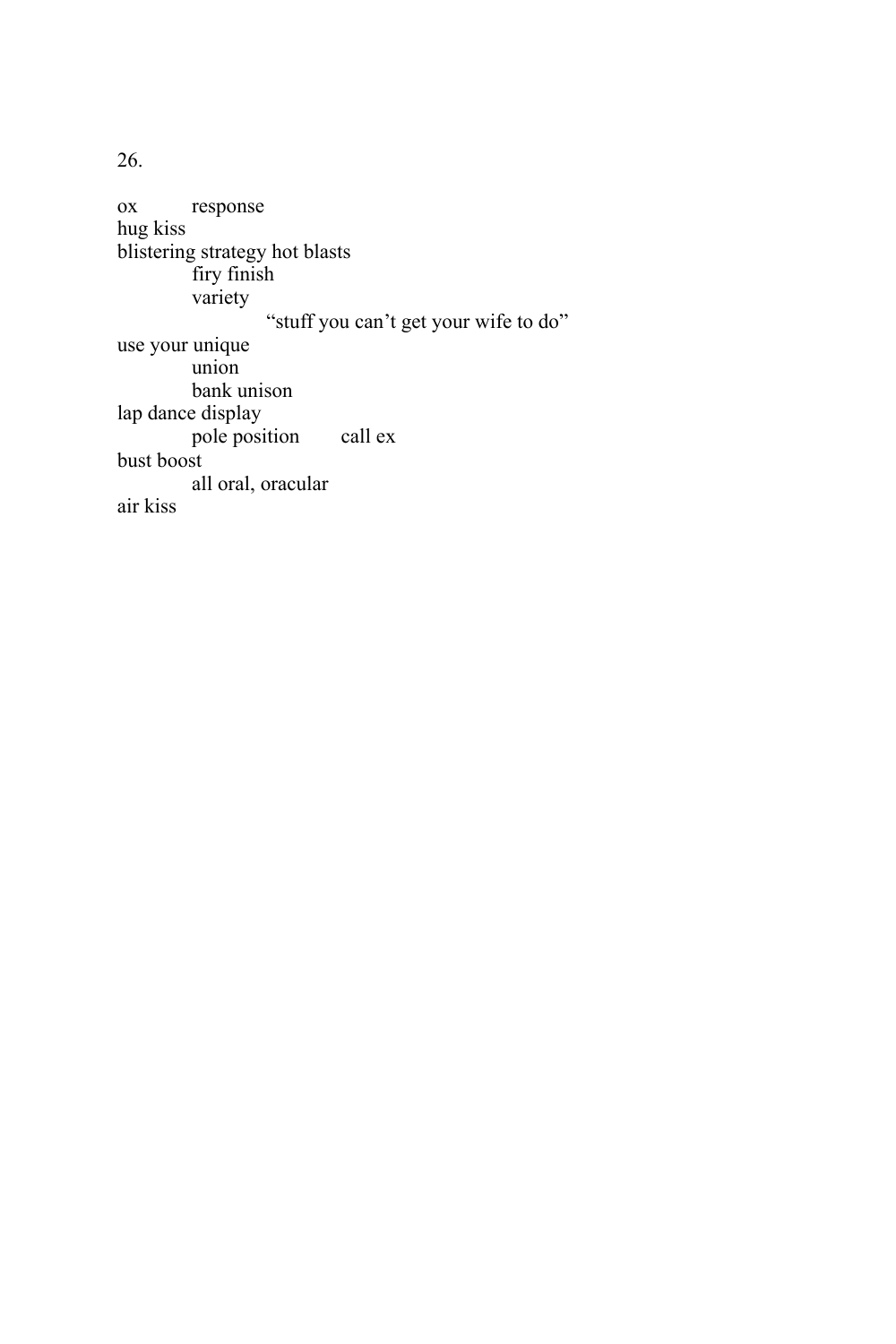soar and win sore contra switch perspective<br>master tests "where is the camera?" "where is the camera?" texts aloft aloof updraft full fool frontal skirt seven year<br>earn wings was waiting in the wings room controls vary remote wheel joy control controls direct (current) DC alternating kills Edison conduct (electricity)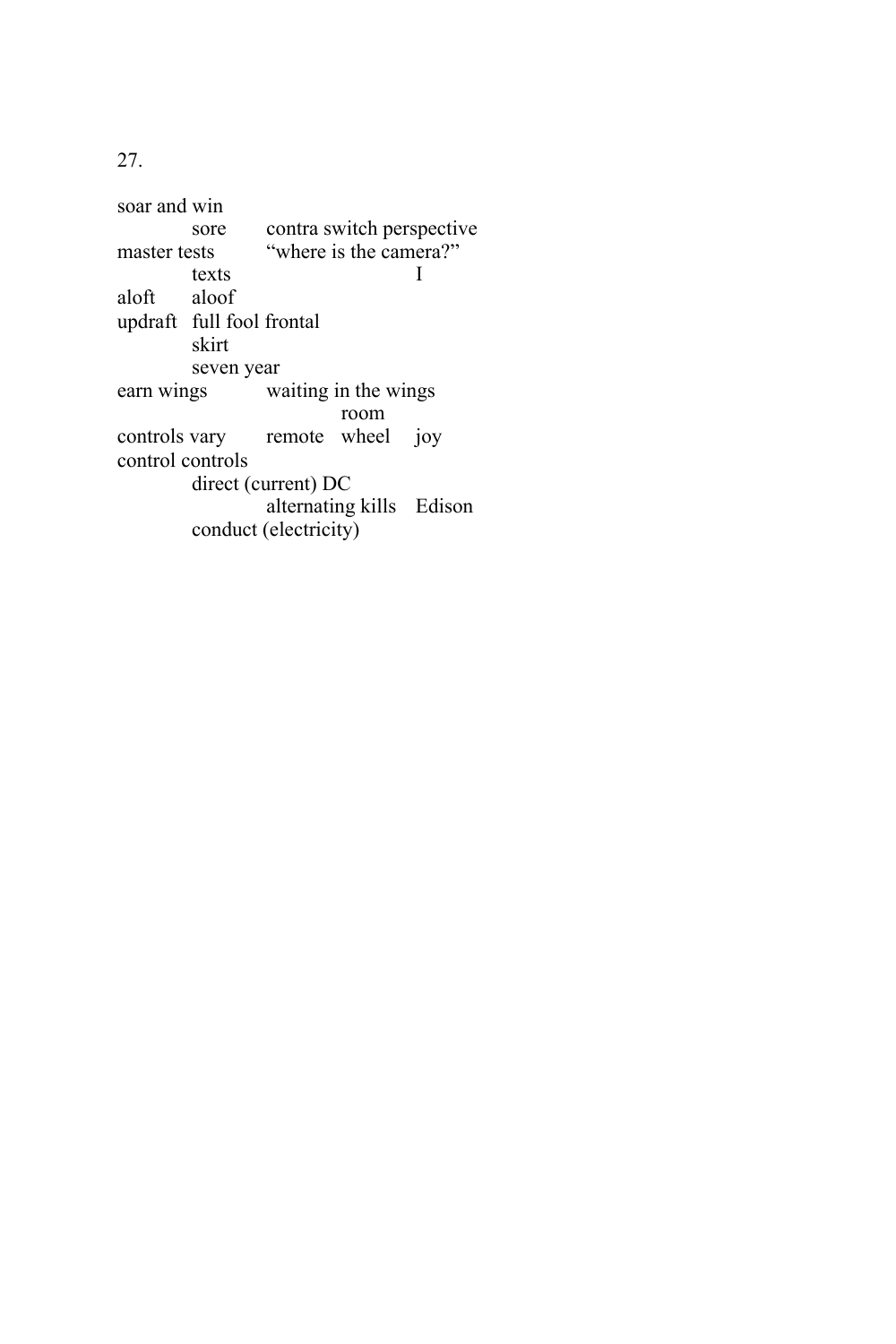| ocarina<br>mythology<br>explore inexperience<br>prurient sense | just female performers<br>spelunker<br>tour spiel |
|----------------------------------------------------------------|---------------------------------------------------|
| cameratalk                                                     |                                                   |
| to newel post<br>newt<br>new t                                 | best vignettes                                    |
|                                                                | item                                              |
| sword spin shield<br>move link move horrors                    |                                                   |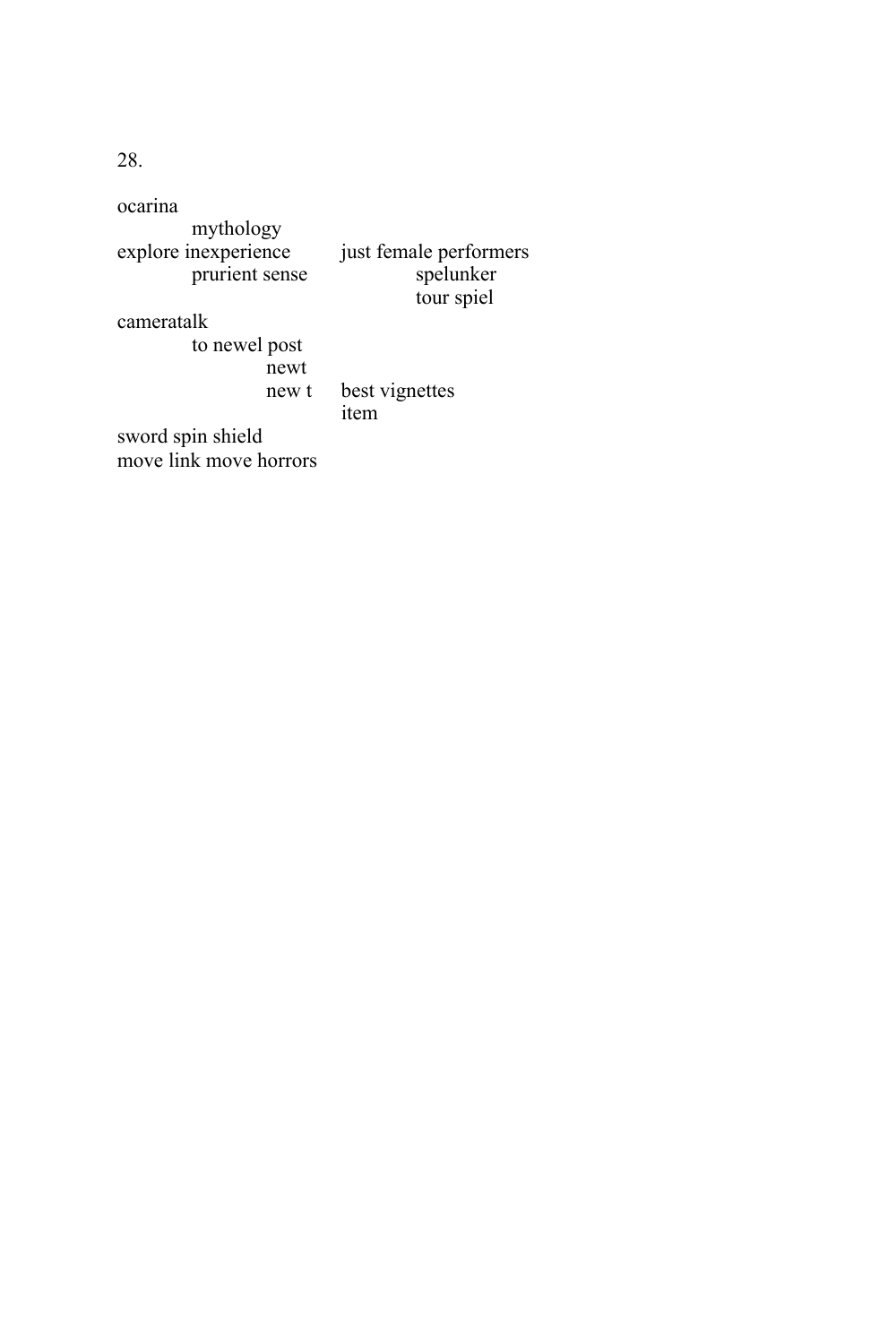gauntlet game intense selection "nothing but what you are looking for" lock onto hoard power power-up, rev latch chastity for holding objects together for transmitting power use item chain link perform major control time  $attack = select$ locate mask power conceal magic<br>bestow new shape & size shape  $&$  size control look